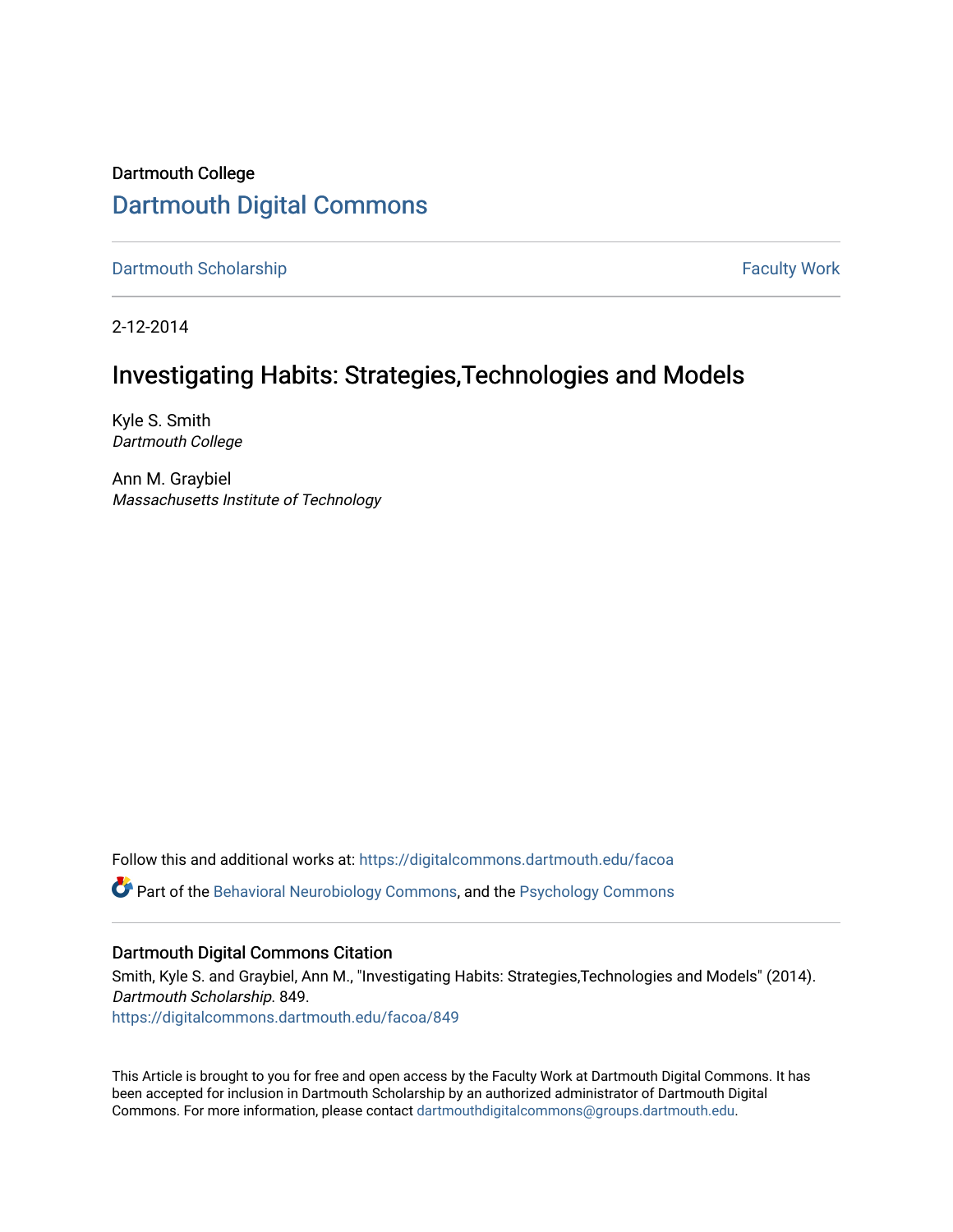

# [Investigating habits: strategies, technologies and models](http://www.frontiersin.org/Journal/10.3389/fnbeh.2014.00039/abstract)

# **[Kyle S. Smith](http://www.frontiersin.org/people/u/104092)<sup>1</sup>\* and [Ann M. Graybiel](http://www.frontiersin.org/people/u/1595) <sup>2</sup>\***

<sup>1</sup> Department of Psychological and Brain Sciences, Dartmouth College, Hanover, NH, USA

<sup>2</sup> Department of Brain and Cognitive Sciences, McGovern Institute for Brain Research, Massachusetts Institute of Technology, Cambridge, MA, USA

#### **Edited by:**

Mary K. Lobo, University of Maryland School of Medicine, USA

#### **Reviewed by:**

Susan Ferguson, University of Washington, USA Xiangdong W. Yang, University of California at Los Angeles, USA

#### **\*Correspondence:**

Kyle S. Smith, Department of Psychological and Brain Sciences, Dartmouth College, 6207 Moore Hall, Hanover, NH 03755, USA e-mail: [kyle.s.smith@dartmouth.edu](mailto:kyle.s.smith@dartmouth.edu) Ann M. Graybiel, Department of Brain and Cognitive Sciences, McGovern Institute for Brain Research, Massachusetts Institute of Technology, 46-6133, Cambridge, MA 02139, USA e-mail: [graybiel@mit.edu](mailto:graybiel@mit.edu)

Understanding habits at a biological level requires a combination of behavioral observations and measures of ongoing neural activity. Theoretical frameworks as well as definitions of habitual behaviors emerging from classic behavioral research have been enriched by new approaches taking account of the identification of brain regions and circuits related to habitual behavior. Together, this combination of experimental and theoretical work has provided key insights into how brain circuits underlying actionlearning and action-selection are organized, and how a balance between behavioral flexibility and fixity is achieved. New methods to monitor and manipulate neural activity in real time are allowing us to have a first look "under the hood" of a habit as it is formed and expressed. Here we discuss ideas emerging from such approaches. We pay special attention to the unexpected findings that have arisen from our own experiments suggesting that habitual behaviors likely require the simultaneous activity of multiple distinct components, or operators, seen as responsible for the contrasting dynamics of neural activity in both cortico-limbic and sensorimotor circuits recorded concurrently during different stages of habit learning. The neural dynamics identified thus far do not fully meet expectations derived from traditional models of the structure of habits, and the behavioral measures of habits that we have made also are not fully aligned with these models. We explore these new clues as opportunities to refine an understanding of habits.

**Keywords: striatum, cortex, action, chunking, learning, flexibility, reward, reinforcement**

There is a distinguished history of scientific attention to habitual behaviors. In early thinking in psychology, much of behavior was framed in terms of lack of mindfulness, and this mode of behavior was considered as habitual. This was, and remains, a straightforward and intuitive way of thinking. This line of thinking was convolved with the classic reflex arcs of Sherrington and his students, the ubiquity of habits emphasized by William James, the "law of effect" of Thorndike, the formalized drive theory of Hull, and with the general behaviorist research tradition. As a consequence, many aspects of animal behavior were viewed in terms of sensory inputs and movement outputs linked by what we would now call neural networks [\(James, 1890;](#page-15-0) [Thorndike, 1898;](#page-17-0) [Sherrington, 1906;](#page-16-0) [Hull, 1943\)](#page-15-1). As ethologic approaches developed, views emerged emphasizing that speciesspecific instinctual behaviors are characterized by a consistency in performance similar to, or exceeding, that of learned behaviors [\(Tinbergen, 1950;](#page-17-1) [Lorenz and Leyhausen, 1973\)](#page-15-2). It now is clear that even so-called simple reflex arcs lie within modifiable microcircuits [\(Marder, 2011\)](#page-16-1), as already forecast in the work of Sherrington and embedded in the ideas of William James.

In other fields, also, there has been pushback against the idea that animals other than humans behave without some form of mindfulness. Affective and incentive motivational processes have been seen as guiding forces for behavior as potent as stimulusresponse (S-R) associations [\(Bolles, 1972;](#page-14-0) [Bindra, 1978;](#page-14-1) [Toates,](#page-17-2)

[1986;](#page-17-2) [Berridge, 2004;](#page-14-2) [Salamone and Correa, 2012\)](#page-16-2). Many features of behavior have been identified as being driven actively as intentional processes, rather than by habit [\(Tolman, 1932;](#page-17-3) [Holland, 2008\)](#page-15-3). Habits were, accordingly, sometimes separated from mainstream fields investigating behavior, especially cognitive decision-making behavior. Now, in part due to new methods emerging to approach this issue more directly, an active field is exploring what habits might be and what they might not be [\(Dickinson, 1985;](#page-14-3) [Graybiel, 1997,](#page-15-4) [2008;](#page-15-5) [Daw et al., 2005a;](#page-14-4) [Yin and Knowlton, 2006;](#page-17-4) [Wood and Neal, 2007;](#page-17-5) [Holland, 2008;](#page-15-3) [Redish et al., 2008;](#page-16-3) [Belin et al., 2009;](#page-14-5) [Packard, 2009;](#page-16-4) [Balleine](#page-14-6) [and O'Doherty, 2010;](#page-14-6) [Berridge and O'Doherty, 2013;](#page-14-7) [Dolan and](#page-14-8) [Dayan, 2013\)](#page-14-8).

Here we summarize the results of experiments in which we asked whether we could, by employing optogenetic methods, manipulate habitual behaviors—either changing them after they had formed, or preventing them from being formed. This attempt at gaining causal evidence about the control of habits suggests that they are not always stand-alone S-R behaviors, but rather, can be behaviors that are carefully monitored and controlled by neural circuits on-line in real time despite their apparent automaticity. We suggest that habits can be characterized as constituting sequences of actions that have been chunked together through simultaneous cortical and basal ganglia activity dynamics and as arising from multiple core operators in the brain that control habits in real time. Our intent here is to focus on the results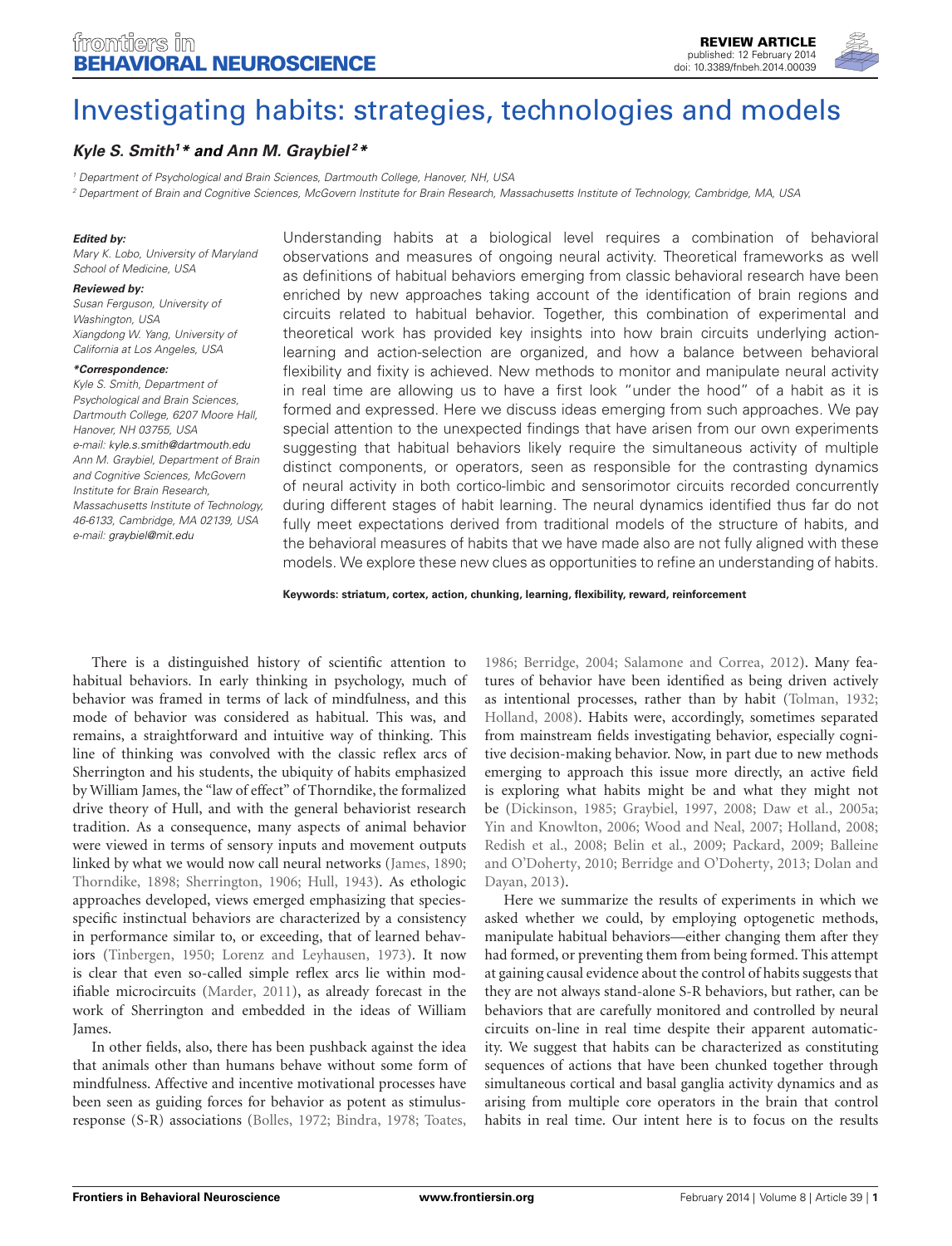and implications of newer optogenetic and recording studies, but we encourage readers to compare and contrast recent articles for comprehensive views on brain mechanisms related to learned actions and habits [\(Graybiel,](#page-15-5) [2008;](#page-15-5) [Balleine et al.,](#page-14-9) [2009;](#page-14-9) [Packard,](#page-16-4) [2009;](#page-16-4) [Balleine and O'Doherty,](#page-14-6) [2010;](#page-14-6) [Dolan and Dayan,](#page-14-8) [2013\)](#page-14-8).

# **OPERATIONAL DEFINITIONS AND MEASURES OF HABITUAL BEHAVIOR**

Studies of habitual behaviors use a range of contemporary empirical approaches to probe their structure in species ranging from flies to rodents to humans [\(Dickinson,](#page-14-3) [1985;](#page-14-3) [Yin and](#page-17-4) [Knowlton,](#page-17-4) [2006;](#page-17-4) [Brembs,](#page-14-10) [2009;](#page-14-10) [Tricomi et al.,](#page-17-6) [2009;](#page-17-6) [Balleine](#page-14-6) [and O'Doherty,](#page-14-6) [2010\)](#page-14-6). We categorize a few of these approaches here, and the criteria they set up for definitions of habitual behavior, but the list that we give is not exhaustive; nor is each measure exclusive of others. Even within single tasks, key task demands can push behavior either into more mindful, goal-directed, flexible modes, or into more habitual, repetitive or fixed modes [\(Adams,](#page-13-0) [1982;](#page-13-0) [Dickinson,](#page-14-3) [1985;](#page-14-3) [Daw et al.,](#page-14-4) [2005a;](#page-14-4) [Yin and Knowlton,](#page-17-4) [2006;](#page-17-4) [Balleine et al.,](#page-14-9) [2009;](#page-14-9) [Packard](#page-16-5) [and Goodman,](#page-16-5) [2013\)](#page-16-5). For example, in order to encourage habits, protocols often include extended and distributed training, increased reward exposure, diluted contingency between actions and rewards or increased informational uncertainty, and reduction in reward contiguity with sensory inputs. The fact that habitual and cognitively driven behaviors can vary inversely when task conditions change (or when experimental brain lesions are imposed) suggests that there is likely to be a competitive or at least parallel architecture in neural circuits driving habitual and goal-directed expression of behavior, a point much emphasized in current theoretical work [\(Dickinson,](#page-14-3) [1985;](#page-14-3) [Balleine and](#page-14-11) [Dickinson,](#page-14-11) [1998;](#page-14-11) [Killcross and Coutureau,](#page-15-6) [2003;](#page-15-6) [Daw et al.,](#page-14-12) [2005b;](#page-14-12) [Packard and Goodman,](#page-16-5) [2013\)](#page-16-5) (but also see [Dolan and](#page-14-8) [Dayan,](#page-14-8) [2013\)](#page-14-8).

### **OUTCOME REPRESENTATION**

In a clever extension of the early logic that S-R and non-S-R modes of behavior might both exist, revaluation of the reinforcement outcome offered was introduced into an operant task in order to pit the two behavioral strategies against one another [\(Adams,](#page-13-0) [1982;](#page-13-0) [Dickinson,](#page-14-3) [1985;](#page-14-3) [Dickinson and Balleine,](#page-14-13) [2009\)](#page-14-13). Logic held that if behaviors were driven more by "cognitive" associations between an action and a particular expected outcome (goal-driven behavior), then changing the value of the expected outcome should directly influence the action. Conversely, if a behavior were like an inflexible S-R reflex lacking outcome representation, then outcome changes ought to not affect it.

In an early experiment testing this logic [\(Adams,](#page-13-0) [1982\)](#page-13-0), animals were trained on a simple operant task (e.g., press a lever for reward). They then received a devaluation of the reward, which involved induction of conditioning an aversion to the reward through pairings of the reward with administration of a nauseogenic agent, lithium chloride. In this paradigm, once the reinforcement is experienced in its newly devalued state, and knowledge about the value reduction is acquired, animals are returned to the task and tested in a probe trial in which no

reinforcement is present—so-called extinction conditions. Animals that have been trained in the task, but have not been trained far past their initial acquisition performance levels, reduce their performance of the action that was paired with obtaining the newly devalued reward. This finding suggested that the animals recognize the identity of the outcome that they are working for, and can flexibly adjust whether they will or will not work to receive it when its subjective value changes, providing support for earlier notions of animal purposefulness in behavior [\(Tolman,](#page-17-3) [1932;](#page-17-3) [Tolman and Gleitman,](#page-17-7) [1949;](#page-17-7) [Holland,](#page-15-3) [2008;](#page-15-3) [Dickinson and](#page-14-13) [Balleine,](#page-14-13) [2009\)](#page-14-13). By contrast, animals that have been over-trained on the task, that is, trained over and over long after they reached an initial learning criterion, will continue working for it. This persistence of seeking the reinforcement despite its devaluation is considered to be a defining mark of habitual behavior.

Over-training is, however, not necessary for such habitual behavior. Habits can also form in animals without extended training if they are trained on variable interval task schedules (rather than on ratio schedules) [\(Dickinson et al.,](#page-14-14) [1983\)](#page-14-14). In these variable interval schedules, a reward is given after a varying length of time, once the initial task behavior is established, in order to dilute directly the contingency between each action and each reward experience [\(Dickinson,](#page-14-3) [1985;](#page-14-3) [Balleine and Dickinson,](#page-14-11) [1998\)](#page-14-11). Thus, an additional criterion for defining a behavior as habitual emerged from this line of work, by which animals should be insensitive both to outcome value as well as to changes in the consistency of the action-outcome (A-O) contingency [\(Dickinson,](#page-14-3) [1985;](#page-14-3) [Balleine and Dickinson,](#page-14-11) [1998\)](#page-14-11).

Among associative learning psychologists, these two instrumental learning constructs are contrasted to Pavlovian stimulusstimulus (S-S) learning, because this form of learning (as in bell indicates food) tends to be directly sensitive to reward revaluation [\(Holland and Rescorla,](#page-15-7) [1975;](#page-15-7) [Balleine and Dickinson,](#page-14-15) [1992;](#page-14-15) [Dickinson and Balleine,](#page-14-13) [2009\)](#page-14-13) and generally insensitive to A-O contingencies [\(Williams and Williams,](#page-17-8) [1969;](#page-17-8) [Stiers](#page-16-6) [and Silberberg,](#page-16-6) [1974;](#page-16-6) [Hershberger,](#page-15-8) [1986\)](#page-15-8) (see also below for exceptions).

A large number of loss-of-function neuroscience experiments supports this framework for interpreting habits as outcomeinsensitive S-R near-reflexes (**[Figure 1](#page-3-0)**). For example, normally outcome-insensitive behaviors can be rendered outcome-guided following disruption (through lesions, chemical inactivation, or gene knockout) of the sensorimotor striatum (called the dorsolateral striatum or DLS). Similar effects are found after disruption of the dopamine-containing input to the DLS from the *pars compacta* of the substantia nigra, after disconnection of the DLS and the central nucleus of the amygdala (indirectly connected), or after disruption of pallidum-projecting neurons in the striatum in general [\(Yin et al.,](#page-17-9) [2004;](#page-17-9) [Faure et al.,](#page-15-9) [2005;](#page-15-9) [Yu et al.,](#page-17-10) [2009;](#page-17-10) [Wang et al.,](#page-17-11) [2011;](#page-17-11) [Lingawi and Balleine,](#page-15-10) [2012\)](#page-15-10). Disruption of the infralimbic subdivision of medial prefrontal cortex (here called the infralimbic (IL) cortex) produces similar effects [\(Coutureau](#page-14-16) [and Killcross,](#page-14-16) [2003;](#page-14-16) [Killcross and Coutureau,](#page-15-6) [2003;](#page-15-6) [Hitchcott](#page-15-11) [et al.,](#page-15-11) [2007;](#page-15-11) [Smith et al.,](#page-16-7) [2012;](#page-16-7) [Barker et al.,](#page-14-17) [2013\)](#page-14-17). The fact that the IL cortex is not directly connected with the DLS, along with the many other regions implicated, suggests a widespread distribution of habit-promoting regions in the brain.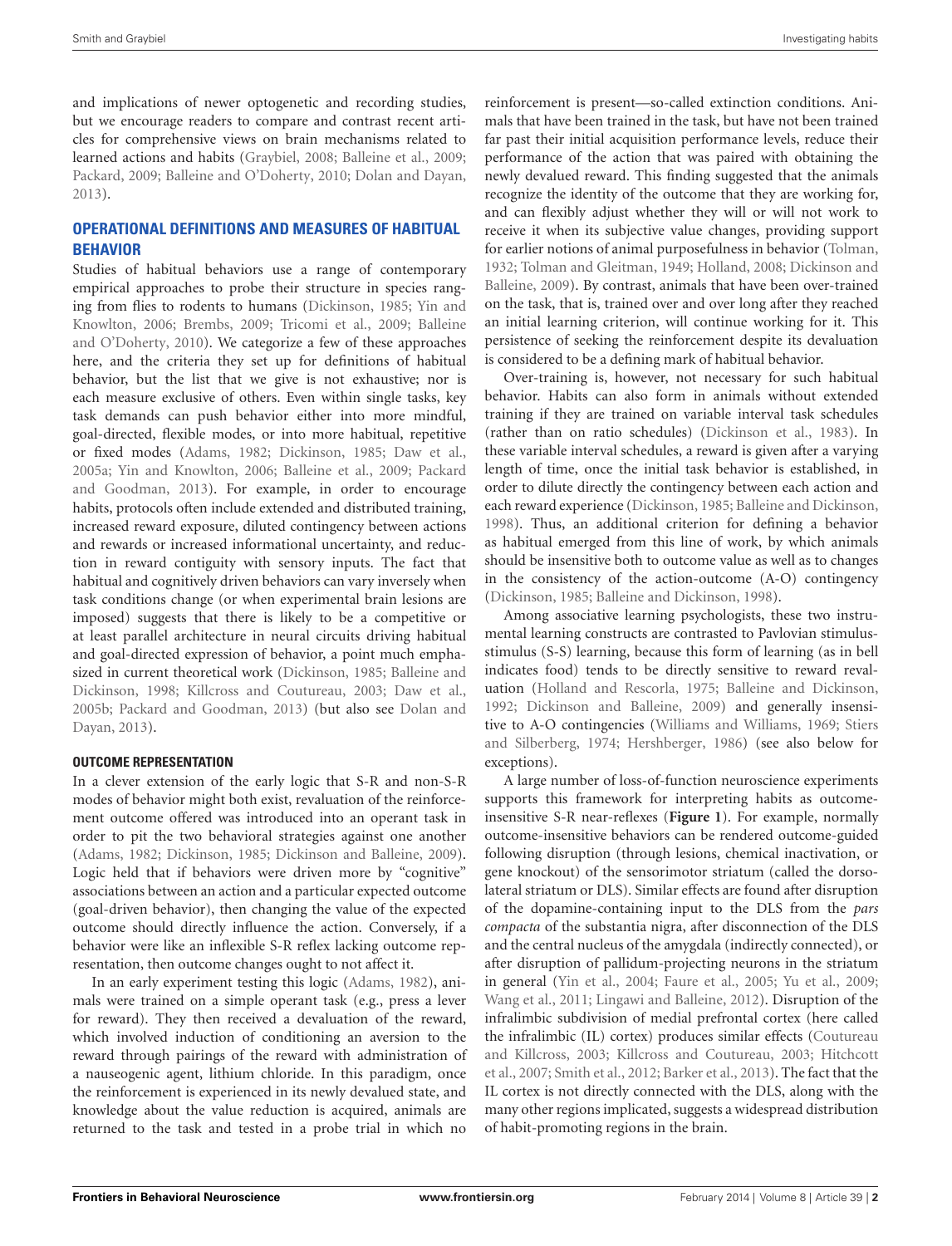

### <span id="page-3-0"></span>**MULTIPLE MEMORY SYSTEMS**

Related to this line of thinking is the notion that behaviors in environments requiring navigation (e.g., mazes) can be guided by spatial cues, or instead can be driven by learned movement plans. In one famous test, a so-called plus maze was used to tease apart such "place" (allocentric) and "response" (egocentric) strategies [\(Tolman et al.,](#page-17-13) [1947;](#page-17-13) [Packard and McGaugh,](#page-16-11) [1996\)](#page-16-11). Animals might start at the south arm and be required to turn east (right) to receive reward. After a training period, animals then would be started in the north arm. If they followed the spatial cues, as trained rats often do, they would turn left to enter the east arm. If, instead, they had learned to make a particular response, as overtrained animals might do, they would turn right to enter the west arm. Habitual behavior, according to this work and its precedents, was identified by the adoption of such a response-based maze running strategy. In lesion work, the DLS and dopamine have once again been implicated as required for such a habitual strategy [\(McDonald and White,](#page-16-12) [1993;](#page-16-12) [Lee et al.,](#page-15-14) [2008;](#page-15-14) [Packard,](#page-16-4) [2009;](#page-16-4) [Wang et al.,](#page-17-11) [2011\)](#page-17-11).

## **LEARNED RESPONSE VS. TREE-SEARCH**

Tasks also are often designed to assess the acquisition and persistence of stimulus-evoked responses, such as in having animals learn to respond in one way to a specific cue in order to receive a reward and to use various decision-making strategies that are more or less cognitive or habitual. Recent computational work has conceived of habits as resulting from model-free learning

systems in the brain [\(Daw et al.,](#page-14-4) [2005a;](#page-14-4) [McDannald et al.,](#page-16-13) [2012;](#page-16-13) [Dolan and Dayan,](#page-14-8) [2013\)](#page-14-8). In this view, behavior is ultimately brought under the control of two systems—one forward-looking (model-based), and one that stores value based on experience (model-free). Model-free control, analogous to habitual behavioral control, is thought to capture a multitude of behavioral phenomena and corresponding neural findings, the idea being that behaviors that have been stored through prediction-error learning might share a common computational structure [\(Doya](#page-15-15) [et al.,](#page-15-15) [2002;](#page-15-15) [Daw et al.,](#page-14-4) [2005a;](#page-14-4) [Dolan and Dayan,](#page-14-8) [2013\)](#page-14-8). This framework of learning covers traditional instrumental and Pavlovian conditioning realms, in which instances of both modelfree and model-based control is thought to occur [\(Berridge and](#page-14-7) [O'Doherty,](#page-14-7) [2013;](#page-14-7) [Dolan and Dayan,](#page-14-8) [2013\)](#page-14-8), and has been used to positive effect in work on brain function in both rodents and humans [\(Daw et al.,](#page-14-4) [2005a;](#page-14-4) [Bornstein and Daw,](#page-14-18) [2011;](#page-14-18) [McDannald](#page-16-13) [et al.,](#page-16-13) [2012;](#page-16-13) [Dolan and Dayan,](#page-14-8) [2013\)](#page-14-8). The emerging views are at a stage of vigorous debate. Lines of evidence have arisen that support the existence of dissociable biological substrates for each system, for competition between them, for toggling between them in single behaviors, for merging them, and even for model-based systems teaching model-free systems as collaborators [\(Dolan and](#page-14-8) [Dayan,](#page-14-8) [2013\)](#page-14-8). Nonetheless, once again, such work has implicated the striatum, dopamine, and particular circuits in the neocortex in controlling the acquired model-free behavioral plan [\(Daw et al.,](#page-14-4) [2005a;](#page-14-4) [McDannald et al.,](#page-16-13) [2012;](#page-16-13) [Dolan and Dayan,](#page-14-8) [2013\)](#page-14-8).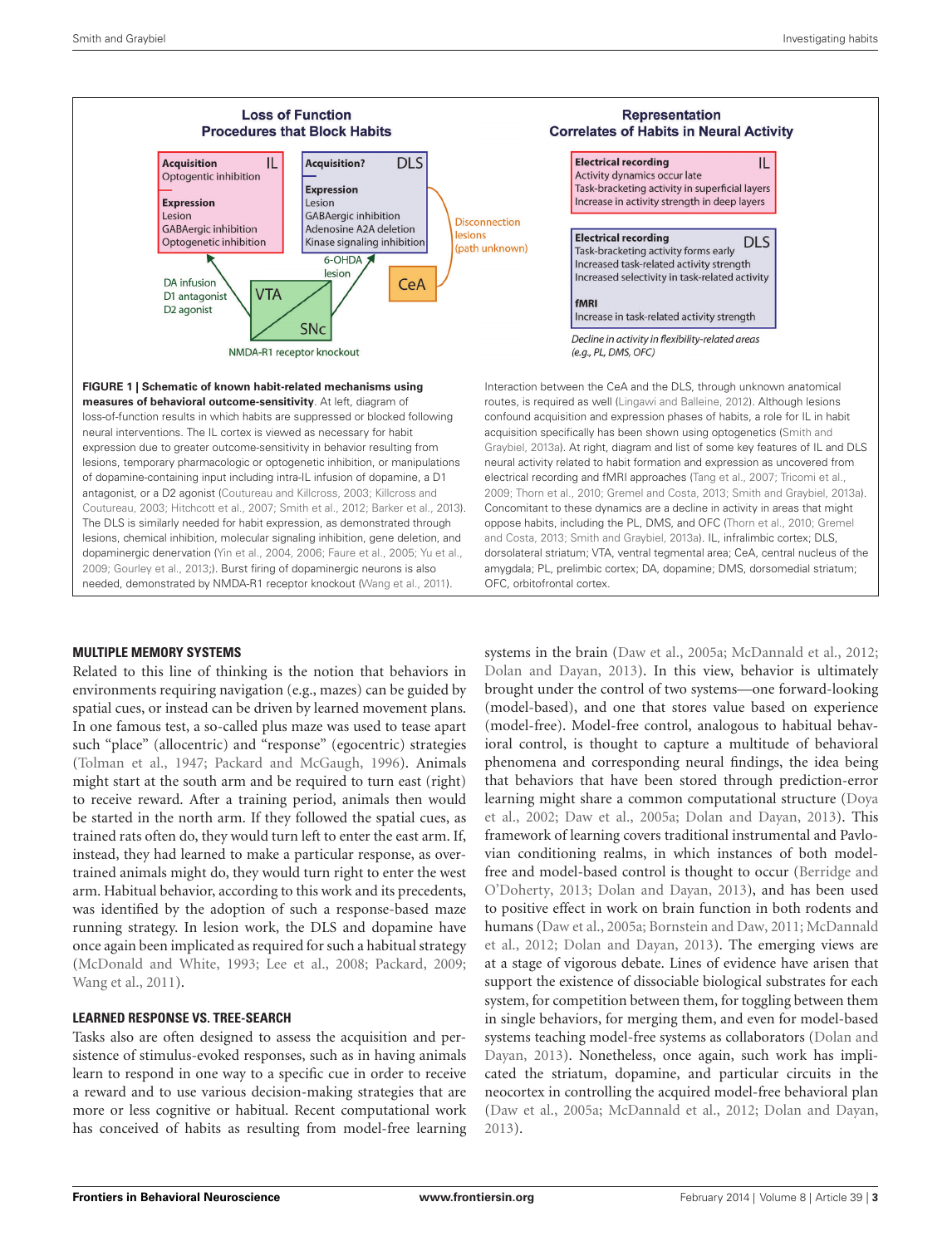## **PERFORMANCE OPTIMIZATION**

Reminiscent of early thinking is the idea that habits are behaviors that have become well-practiced, routine, and predictable. Useful hallmarks for the formation of skills and habit-like behaviors include increased speed to start and complete tasks, more stereotypic and routed movements through a task environment, fewer deliberations at decision points, reduced distractibility, indifference to negative feedback, and increased performance accuracy [\(Poldrack et al.,](#page-16-14) [2005;](#page-16-14) [Graybiel,](#page-15-5) [2008;](#page-15-5) [Belin et al.,](#page-14-5) [2009;](#page-14-5) [Desrochers et al.,](#page-14-19) [2010;](#page-14-19) [Hikosaka and Isoda,](#page-15-16) [2010;](#page-15-16) [Smith and](#page-16-8) [Graybiel,](#page-16-8) [2013a\)](#page-16-8). Such measures do not distinguish the possible covert strategies or task representations that might be controlling behavior; but they do provide an important set of reference points for understanding a behavior as more or less exploratory and might serve as reference points for understanding the progression of habit formation and the involvement of potential brain mechanisms.

# **NEUROPHYSIOLOGICAL CORRELATES OF HABITUAL ACTION LEARNING**

We turn now to insights gained from exploiting relatively recent technological advances, including chronic recording from behaving animals and gene-based targeting strategies for manipulating brain activity in real time by optogenetics. Loss-of-function studies, such as those highlighted above, provided strong evidence for regions of the neocortex and basal ganglia as being critical for the expression of habits. It is possible at some level to map these roles onto changes in neural activity recorded from these regions. However, they have not yet converged on a unified view of the underlying structure of a habitual behavior. This difference is the main focus of our discussion.

Numerous changes in neuronal activity in the neocortex and basal ganglia have been documented in rodents and primates as learned behaviors shift with practice from exploratory to skillful in their execution. Ensembles of neurons develop time-locked responses to well learned or innate sequences of actions such as grooming patterns or sequences of motifs in birdsong, often with distinct representations of distinct steps within a sequence [\(Berns and Sejnowski,](#page-14-20) [1998;](#page-14-20) [Brainard and Doupe,](#page-14-21) [2002;](#page-14-21) [Fujii](#page-15-17) [and Graybiel,](#page-15-17) [2003,](#page-15-17) [2005;](#page-15-18) [Aldridge et al.,](#page-13-1) [2004;](#page-13-1) [Jin et al.,](#page-15-19) [2009;](#page-15-19) [Hikosaka and Isoda,](#page-15-16) [2010;](#page-15-16) [Fee and Goldberg,](#page-15-20) [2011\)](#page-15-20). Related work in rats has focused on the plasticity of somatotopic representations in the striatum during motor learning. For example, by recording the activity of forelimb-sensitive neurons in rats performing a forelimb reaching task, Carelli and West found that as the movements were repeated over time for reward, there was a decline in the response of movement-related neurons [\(Carelli](#page-14-22) [et al.,](#page-14-22) [1997;](#page-14-22) [Tang et al.,](#page-16-9) [2007\)](#page-16-9). This result points to a contrast with the findings in cortical recording experiments on related tasks [\(Karni et al.,](#page-15-21) [1995;](#page-15-21) [Nudo et al.,](#page-16-15) [1996;](#page-16-15) [Plautz et al.,](#page-16-16) [2000\)](#page-16-16); instead of increasing the representation of movements as they are put to use in a task, the striatum appears to become more selective or efficient in such representations. This work raised the important possibility that regions needed for habit expression are themselves key sites of neuroplasticity. The way in which these plasticity changes reshape neural ensemble activity has been surprising.

# **AS THE DORSOLATERAL STRIATUM (DLS) SEES HABITS: ACTION CHUNKING REPRESENTATIONS**

We have explored this plasticity in striatal activity in the DLS region targeted in the loss of function studies, by recording for the entire time during which rats and mice develop habitual behaviors with extensive training on T-maze tasks (in which reward is obtained following correct navigation in response to instruction cues) (**[Figure 1](#page-3-0)**). The findings in these studies have provided evidence for viewing habits fundamentally as sequence of actions that are grouped together, or "chunked", for ready deployment. By recording simultaneously from many putative medium-spiny neurons (MSNs) in the DLS day by day, we asked what neural activity might occur during task training and over-training.

An initial study [\(Jog et al.,](#page-15-22) [1999\)](#page-15-22) documented a remarkable change in patterning of spike activity in the DLS viewed in the framework of entire run-times. In the relatively naïve animals, DLS ensembles were active during the runs, but as training continued and the runs became well-practiced and faster, many individual units in the DLS ensembles developed activity that was particularly pronounced at the beginning and/or at the end of the runs, and fewer were active mid-run. This beginning-and-end task-bracketing activity provided a compelling candidate neural correlate for the chunking of actions together into a habitual unit [\(Graybiel,](#page-15-23) [1998\)](#page-15-23). It has long been noted that individual elements of memories can be chunked together to aid recall [\(Miller,](#page-16-17) [1956\)](#page-16-17)—as we recall PIN numbers, passcodes, and phone numbers. It is difficult to remember the elements other than within the whole, as witnessed by the trouble we have in picking up in the middle after interruptions in recall. In the context of actions, plausibly, a well learned action-sequence could similarly be chunked into a performance unit. The recorded DLS activity certainly appeared to reflect this process and suggested indeed that a habit might in part be a chunked-together sequence of behavioral steps.

It soon became clear that not only the numbers of neurons, but also the spike rates of the neurons, contributed to the taskbracketing patterns [\(Barnes et al.,](#page-14-23) [2005\)](#page-14-23). Moreover, the chunking pattern grew as the animals learned the habit, but changed if conditions changed during extinction and reinstatement tests [\(Barnes et al.,](#page-14-23) [2005\)](#page-14-23). When the rewards presented at the goal sites during the training phase were then removed or greatly reduced, the DLS bracketing pattern returned to roughly the same pan-run pattern present in the untrained animals, and when the rewards were suddenly returned, the bracketing pattern returned in nearly its fully developed form. Was the neural activity pattern suppressed? Passed to another brain region? Too small to detect with extracellular ensemble recording methods? These are very live issues that need answers. What these dynamics do suggest is that just as habits, once developed, are difficult to forget, so the patterned neural activity that accompanies them can be suppressed but still is maintained so that it can be expressed rapidly when conditions call for it [\(Pavlov,](#page-16-18) [1927;](#page-16-18) [Rescorla,](#page-16-19) [1996;](#page-16-19) [Barnes et al.,](#page-14-23) [2005\)](#page-14-23). The DLS dynamics appear to play a key role in this rapid loss and recovery of learned habits.

This bracketing pattern has since been found in other regions as well. It emerges as part of the neural representation of song repetition in HVC of Bengalese finches [\(Fujimoto et al.,](#page-15-24) [2011\)](#page-15-24),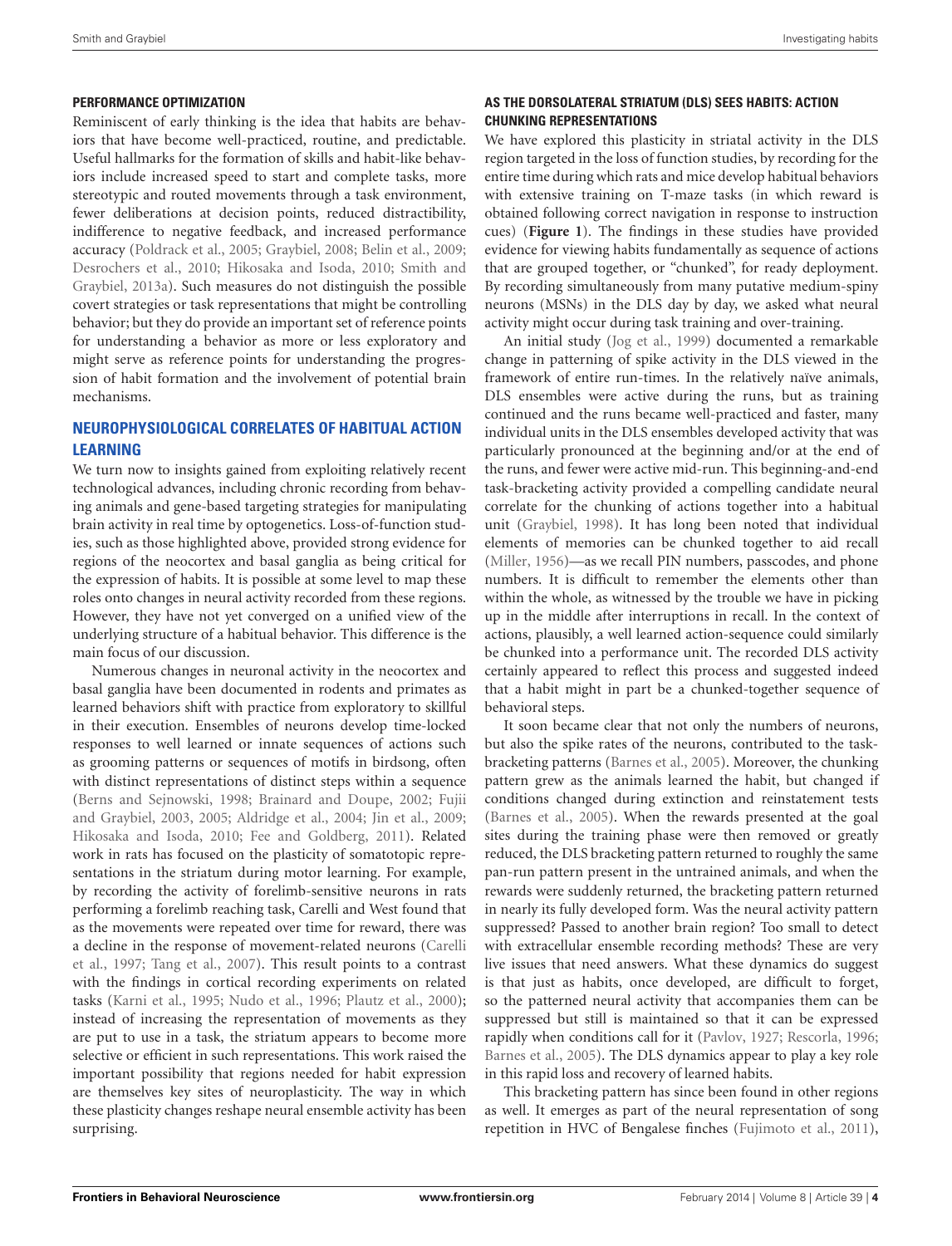in primate prefrontal cortex as a series of saccades are performed by highly trained monkeys [\(Fujii and Graybiel,](#page-15-17) [2003\)](#page-15-17), and in the substantia nigra of mice as they learn to press a lever repeatedly for reward [\(Jin and Costa,](#page-15-25) [2010\)](#page-15-25). The DLS "end-related activity" can phasically precede or follow the end of a performance sequence, or appear as phasic activity around finalizing actions, such as turning in the T-maze task, depending on task-type or potentially the trial-to-trial time-locking of repeated actions for analysis [\(Barnes](#page-14-23) [et al.,](#page-14-23) [2005;](#page-14-23) [Kubota et al.,](#page-15-26) [2009;](#page-15-26) [Jin and Costa,](#page-15-25) [2010;](#page-15-25) [Thorn et al.,](#page-16-10) [2010;](#page-16-10) [Smith and Graybiel,](#page-16-8) [2013a\)](#page-16-8).

Within the DLS, the chunking pattern is not restricted to the MSNs, but can be expressed by interneurons as well, but with interesting differences. [Kubota et al.](#page-15-26) [\(2009\)](#page-15-26) trained and then overtrained mice in the standard maze T-maze task in which turn directions were instructed by auditory cues, and then without warning switched the modality of the instruction cues from auditory to tactile. Remarkably, in MSNs, the chunking pattern was unaffected by this task change and accompanying drop in performance accuracy; it continued to emphasize the beginning and end of maze runs despite the cue shift and the resulting robust shift in performance. Fast-firing neurons, putative striatal fastspiking interneurons (FSIs), recorded simultaneously with MSNs, also developed the task-bracketing activity pattern. But the activity of these FSIs did change when the sudden task modification was introduced; they developed a phasic response at the onset of the new cue, a response that then faded with several days of further training.

These distinct MSN and FSI dynamics could be important for the striatum to maintain an overall structure of the task a general plan or action set—while still processing changes in task details to adjust performance [\(Kubota et al.,](#page-15-26) [2009\)](#page-15-26). In other studies, the activity of striatal FSI populations has also been shown to relate to the suppression of unwanted or unselected movements [\(Wickens et al.,](#page-17-14) [2007;](#page-17-14) [Berke,](#page-14-24) [2011\)](#page-14-24), suggesting that one important role of their sudden engagement at the T-maze cue shift could be to suppress pre-potent responses to the initial cue. They could effectively halt or segment the chunked behavior to permit flexibility in incorporating the new cue-response segment into a newly chunked behavioral pattern. Another important class of striatal interneurons, the cholinergic cells or tonically active neurons (TANs), show even further distinction in their dynamics related to task performance [\(Aosaki et al.,](#page-13-2) [1994;](#page-13-2) [Kimura et al.,](#page-15-27) [2003;](#page-15-27) [Apicella,](#page-13-3) [2007;](#page-13-3) [Graybiel,](#page-15-5) [2008;](#page-15-5) [Goldberg and Reynolds,](#page-15-28) [2011;](#page-15-28) [Thorn and Graybiel,](#page-17-15) [in press\)](#page-17-15). The question of how interactions among these subtypes of striatal neurons relates to DLS function can now be addressed with cell-type specific markers.

### **DORSOMEDIAL STRIATUM (DMS) PLASTICITY TRACKS HABIT FORMATION ALONGSIDE DORSOLATERAL STRIATUM (DLS) STABILITY**

From the point of view of the field focusing on habit learning, a key issue for these T-maze experiments was the relation of the DLS task-bracketing pattern to activity in other striatal regions, particularly in the dorsomedial striatum (DMS). Inhibition of the DMS leads to a loss of behavioral flexibility and outcomesensitivity, and an increase in habitual mode of responding, in multiple task conditions [\(Yin et al.,](#page-17-16) [2005b;](#page-17-16) [Ragozzino,](#page-16-20) [2007;](#page-16-20)

[Packard,](#page-16-4) [2009\)](#page-16-4). These results were opposite to the results of inhibiting the DLS, suggesting that the two regions have opposing functions in relation to balancing flexible and inflexible behavior. If the DLS chunking pattern found in the T-maze experiments were related to habits, as suspected, then DMS activity recorded in parallel ought to be quite different, related to cognitive-associative components of the task rather than to habitual performance.

This prediction turned out to have support from the experiments of [Thorn et al.](#page-16-10) [\(2010\)](#page-16-10), who recorded simultaneously in both the DLS and the DMS while rats were trained on auditory and tactile versions of the T-maze task. The DLS formed its task-bracketing ensemble activity pattern early and maintained it as the animals proceeded through the extensive training protocol. Simultaneously, DMS ensemble activity during the decision time in the task increased as animals were learning the time of lessened activity in the DLS. Then, as the animals became familiar with the task during over-training, this DMS decision-period activity waned. Thus a different set of dynamics marked habit learning in the two striatal regions. The DMS region in which these recordings were made was at about the same anteroposterior level as that of the DLS recordings, and so was anterior to the region studied in the loss of function studies [\(Yin et al.,](#page-17-17) [2005a](#page-17-17)[,b;](#page-17-16) [Bradfield et al.,](#page-14-25) [2013\)](#page-14-25). A shift in the balance of DMS and DLS activity is emerging as a common marker of acquired habits in neural recording studies. For example, a recent experiment [\(Gremel and Costa,](#page-15-13) [2013\)](#page-15-13) adapted a context-dependent habit task [\(Killcross and Coutureau,](#page-15-6) [2003\)](#page-15-6) in which rats would behave habitually in one environment (in this case, where reward was delivered on a random interval schedule) but non-habitually in another environment (where reward was delivered on a random ratio schedule). Switching between habitual and non-habitual performance states in these environments was accompanied by a shift, in presumably the same neurons, between higher overall firing activity in DLS vs. DMS, respectively. Similarly, strengthening of DLS activity with decline of DMS activity has also been found in mice undergoing training on a rotarod task [\(Yin et al.,](#page-17-18) [2009\)](#page-17-18), suggesting this shifted medial-lateral balance in striatal activity also extends to skilled behaviors that were acquired through negative reinforcement.

The contrast in DLS and DMS neural dynamics suggests that, in a reinforcement context, changes in DMS activity might direct the expression of behaviors as they are being formed into habits, but once the DMS activity falls, then DLS-related circuits might take over the control of the behaviors, allowing them to be expressed as habit [\(Thorn et al.,](#page-16-10) [2010\)](#page-16-10). This notion meshes well with models derived from the results of lesion work, in which the rapid establishment of a habit following DMS (or prelimbic cortex) lesions is considered to reflect the uncovering of a DLSassociated habit that was dormant or occluded when the goaldirected system was intact [\(Killcross and Coutureau,](#page-15-6) [2003;](#page-15-6) [Daw](#page-14-4) [et al.,](#page-14-4) [2005a;](#page-14-4) [Yin and Knowlton,](#page-17-4) [2006;](#page-17-4) [Balleine et al.,](#page-14-9) [2009\)](#page-14-9). In new work [\(Thorn and Graybiel,](#page-17-15) [in press\)](#page-17-15), evidence is emerging that theta-band oscillatory activity might allow the DMS and DLS to have different information flow through channels favoring subbands of theta. Moreover, in the T-maze task, which involves elements of both place and response learning, oscillatory local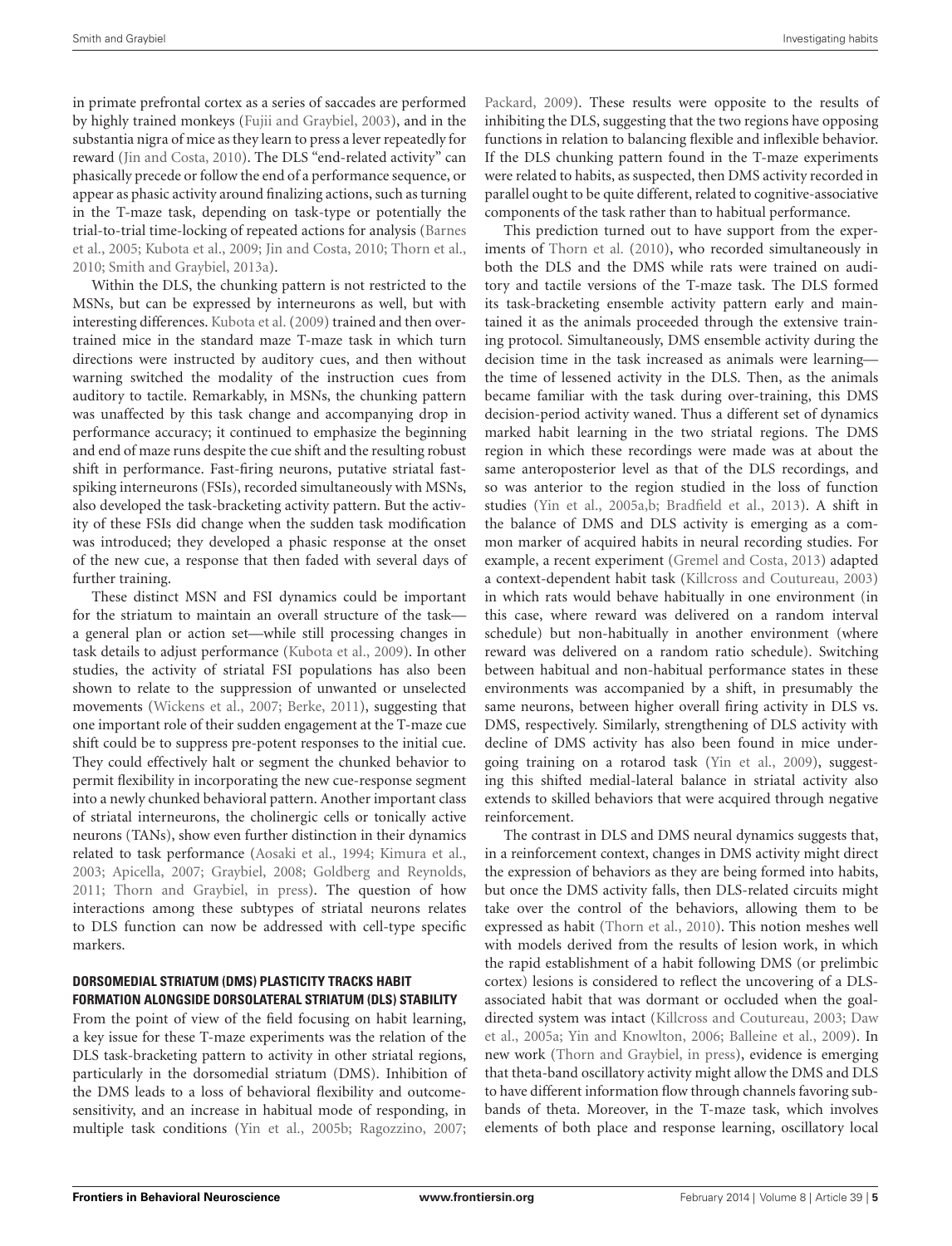field potential activities in the striatum and hippocampus become progressively linked by the development of inverse phase relationships in the theta-band oscillations that they exhibit, especially during the decision-making parts of the runs [\(DeCoteau et al.,](#page-14-26) [2007a,](#page-14-26)[b;](#page-14-27) [Tort et al.,](#page-17-19) [2008\)](#page-17-19).

If, as these studies suggest, there is parallel operation and possibly competition between circuits engaged by these striatal sub-regions in controlling behavior, then the brain might have a selection or arbitration mechanism for guiding the switch between them [\(Killcross and Coutureau,](#page-15-6) [2003;](#page-15-6) [Daw et al.,](#page-14-4) [2005a;](#page-14-4) [Yin and Knowlton,](#page-17-4) [2006;](#page-17-4) [Dolan and Dayan,](#page-14-8) [2013\)](#page-14-8). The T-maze work suggested that the dynamics of the DMS activity might accomplish this function [\(Thorn et al.,](#page-16-10) [2010\)](#page-16-10), but left unresolved was which of the many DMS inputs might be driving the change, as well as the potential existence of similar habitrelated neural dynamics in other brain regions. One potential route toward increasing or decreasing habit strength could be to enhance experimentally the decision-related DMS activity. However, the increase in strength of the bracketing pattern seen in some of these studies [\(Barnes et al.,](#page-14-23) [2005\)](#page-14-23) together with the increase in overall DLS activity that appears to occur as skills emerge in other studies [\(Tricomi et al.,](#page-17-6) [2009;](#page-17-6) [Yin et al.,](#page-17-18) [2009;](#page-17-18) [Gremel and Costa,](#page-15-13) [2013\)](#page-15-13) raises the possibility that some task environments or types of learning might recruit late-stage plasticity in both DMS and DLS. As we discuss below, our evidence suggests that DLS is participating actively in action sequence expression and run-to-run automaticity of behavior at all stages, and is not only keeping the task-bracketing pattern ready for selection according to changes in the activity of other brain regions.

## **DORSOLATERAL STRIATUM (DLS) ENCODES ACTION SEQUENCES AND AUTOMATICITY DURING AN OUTCOME-INSENSITIVE HABIT**

Loss-of-function studies rooted in associative learning theory have largely been done separately from studies of the neural plasticity related to the formation of rewarded action sequences, but important attempts are being made to bridge the two research strategies [\(Tang et al.,](#page-16-9) [2007;](#page-16-9) [Kimchi et al.,](#page-15-29) [2009;](#page-15-29) [Stalnaker et al.,](#page-16-21) [2010;](#page-16-21) [Fanelli et al.,](#page-15-30) [2013;](#page-15-30) [Gremel and Costa,](#page-15-13) [2013;](#page-15-13) [Smith and](#page-16-8) [Graybiel,](#page-16-8) [2013a\)](#page-16-8). In the T-maze, for instance, major questions remained about whether changes in neural activity, particularly in the DLS, related to habit formation as formally defined in outcome representation terms. Did maze performance reflect an A-O or place-based strategy, or an S-R or response-based strategy? Were dynamics of the DLS task-bracketing pattern related in any way to shifts between these strategies? How would S-R learning be reflected in the DLS dynamics?

To address some of these questions, we developed a modified version of the T-maze task in which a distinct reward was to be found at each of the two end-arms of the maze, and the rewardspecific devaluation-sensitivity test was used to assay habitual behavior. Throughout this time, single-unit activity was recorded in both the DLS and its counterpart in the IL cortex, two canonical habit-promoting regions.

In the DLS, we observed the familiar task-bracketing pattern, with the firing of MSNs accentuating the run start, turn, and goal arrival. This pattern formed rapidly, around the time that animals

reached a criterion of accuracy on the task. Importantly, however, parallel experiments in a set of control animals established that behavior was markedly goal directed at this early training point. In the probe test given on the day after devaluation, animals trained just to the learning criterion would immediately avoid the devalued goal [\(Smith et al.,](#page-16-7) [2012\)](#page-16-7). Thus, the DLS chunking pattern was emerging prior to habit expression proper. Once it formed, the DLS pattern remained steady during the over-training period, and, judging from the probe test given after the over-training period, the animals formed a devaluation-insensitive habit. After the probe test, when rewards for correct runs were returned, the animals' behavior changed sharply; runs slowed, deliberative head movements increased, and accuracy dropped. However, as in the cue modality switch study discussed above [\(Kubota et al.,](#page-15-26) [2009\)](#page-15-26), the DLS pattern remained nearly unchanged. The DLS activity at the start, turn, and end of the runs remained as strong as it had been before. Behaviorally, animals were running correctly to the devalued goal (fewer trials) or to the non-devalued goal, or running the "wrong way" to the non-devalued goal when instructed to the devalued goal. At the session-wide level, it appeared that as long as animals were running a familiar route smoothly, whether the run was rewarded or not, the DLS ensemble pattern persisted. This possibility was supported further when we devalued all goals, which led to extinction of maze runs and a corresponding rapid loss of the chunking pattern [\(Smith and](#page-16-8) [Graybiel,](#page-16-8) [2013a\)](#page-16-8).

In trial-by-trial analyses of the DLS ensemble activity, and also in analyses of the activity of other subpopulations of DLS neurons, we did not find any clear relationship between the action-encoding in the DLS in any given trial and the timing of habit formation and suppression. DLS activity similarly lacked any correlation with sensitivity or insensitivity to outcome value on single runs. What we did find, however, was a remarkably close DLS relationship to the automaticity of a given run. During some runs, particularly early in training, animals would deliberate at the junction of the goal-arms, essentially conducting a "vicarious trial and error" by using their head to check each one before making a choice [\(Muenzinger,](#page-16-22) [1938;](#page-16-22) [Tolman,](#page-17-20) [1948;](#page-17-20) [Johnson and Redish,](#page-15-31) [2007\)](#page-15-31). Both the strength of the DLS activity at the start of the run and the strength of the overall DLS chunking pattern were correlated inversely with these deliberative head movements: the DLS pattern was much stronger on trials that lacked this deliberation. This finding suggested that the DLS keeps track of or controls the level of automaticity or decisiveness of behavior at points of choice options. Much like the increased efficiency of movement-related signals that occurs in the DLS as actions are learned [\(Carelli et al.,](#page-14-22) [1997;](#page-14-22) [Jog et al.,](#page-15-22) [1999;](#page-15-22) [Graybiel,](#page-15-5) [2008\)](#page-15-5), an increase in performance optimization appeared to characterize the buildup of DLS activity around major task actions. However, a particularly intriguing aspect of the results is that the major correlate of deliberative head movements occurred in DLS activity at the start of the run, and not in DLS activity at the turn itself when the deliberations were occurring or not [\(Smith and Graybiel,](#page-16-8) [2013a\)](#page-16-8). Thus the activity was not related to the head movements themselves, but was anticipatory or predictive. This correlation of DLS activity with non-deliberative running was evident in early training as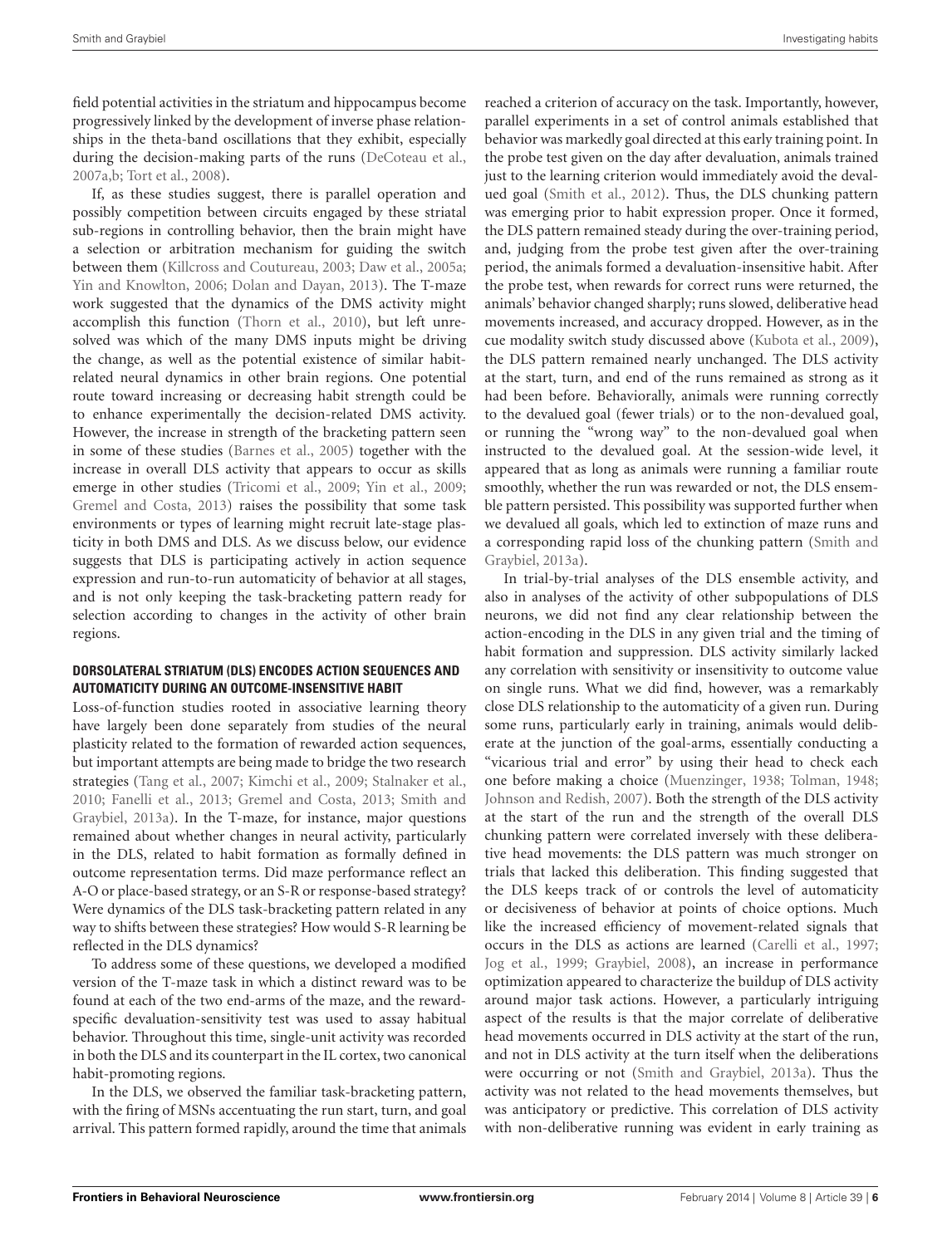well as in late over-training, indicating a close involvement of the DLS run-to-run, more than just at the phase of behavioral learning when the behavior was expressed as a habit. In short, although the DLS pattern could mark the early formation of a habitual response plan (and "memory" of this plan after devaluation), it appears to relate quite closely to behavior on a trialto-trial basis, even in demonstrably goal-directed performance phases.

# **IMPLICATIONS FOR UNDERSTANDING HABITS: VIEWING DORSOLATERAL STRIATUM (DLS) ACTIVITY AS A STARTING POINT RATHER THAN A FINISHING LINE**

### **A PUZZLING DISCONNECT BETWEEN DORSOLATERAL STRIATUM (DLS) PHYSIOLOGY AND STIMULUS-RESPONSE (S-R) BEHAVIORAL THEORY**

Some of these DLS dynamics seem surprising in the context of reinforcement learning models. As noted, there is a long tradition of referring to chained S-R associations as the underlying base of habitual behavior, and developments in learning theory have pinpointed conditions under which behavior might be understood as an S-R habit as opposed to an A-O behavior or Pavlovian conditioned response [\(Dickinson,](#page-14-3) [1985;](#page-14-3) [Balleine and Dickinson,](#page-14-11) [1998;](#page-14-11) [Daw et al.,](#page-14-4) [2005a;](#page-14-4) [Yin and Knowlton,](#page-17-4) [2006;](#page-17-4) [Holland,](#page-15-3) [2008;](#page-15-3) [Schneck and Vezina,](#page-16-23) [2012\)](#page-16-23). The DLS is widely regarded as a source, if not *the* source, for such associations in the brain. Yet fitting aspects of the neural recording data within this framework is not straightforward. Concerning our maze task alone, we have highlighted the many dynamic processes that exist in DLS physiology, including those of different types of task-related patterns, different task epochs, and different neuronal types. Notable for this discussion is the finding that the DLS pattern forms prior to habit emergence, correlates with how automatic a run is from early on, and remains stable after devaluation despite major accompanying changes in behavior and valuation of stimuli, responses, and outcomes. Moreover, we, as our colleagues, find relatively few neurons in the DLS that have preferential responses to S-R combinations [\(Berke et al.,](#page-14-28) [2009;](#page-14-28) [Thorn et al.,](#page-16-10) [2010;](#page-16-10) [Smith](#page-16-8) [and Graybiel,](#page-16-8) [2013a\)](#page-16-8). One complex way that these findings might be reconciled with an S-R view is if behavior were partly habitual from the moment of DLS pattern formation (which it might be), and if that particular habit memory were stored stably and used selectively during over-training but not used during most runs after reward devaluation.

Contrasts have also arisen in related work showing that as a devaluation-insensitive habit develops, there is a loss of specific head-movement-related activity in DLS neurons in a headbobbing task [\(Tang et al.,](#page-16-24) [2009\)](#page-16-24). However, a similar weakening of neural activity of tongue-related units in lateral striatum occurs with training on a licking task, but this licking behavior remains devaluation-sensitive [\(Tang et al.,](#page-16-24) [2009\)](#page-16-24). In another study, actionrelated neural responses that are modulated by the identity of a preceding cue arise in the DLS [\(Stalnaker et al.,](#page-16-21) [2010\)](#page-16-21). Although this result would appear to offer evidence for an S-R association, the same correlates arise simultaneously in the DMS, a "non-habit" site. The authors speculate that S-R integration was occurring elsewhere, perhaps in sites receiving DLS outputs. All of these incongruities might be good indicators that we should

look elsewhere than in the DLS or its outputs for habit-related activity. However, if the neural dynamics that dominate DLS recordings in these studies are considered to reflect important features of ongoing behavior, as they certainly appear to, different conclusions arise. One is that stimulus-specific response plans might be supported more widely in the striatum than we thought. Another is that the increased efficiency of performance-related representations in DLS activity might aid behavior in a wide variety of Pavlovian, goal-directed, and habitual tasks. And as is so often true, the specific demands of tasks shape the patterns of activity found.

Returning to the T-maze, the findings that we review suggest that the DLS can contribute to habits in a way that does not encode a chain of task-related S-R associations, a possibility that has at least some support in the literature. Although S-R associations need not take any particular form in neural activity, the lack of stimulus-evoked firing in the DLS has raised the question of how habits are represented in this region if not by responses to paired Ss and Rs (difficult-to-isolate contextual S's notwithstanding) [\(Berke et al.,](#page-14-28) [2009;](#page-14-28) [Root et al.,](#page-16-25) [2010;](#page-16-25) [Thorn et al.,](#page-16-10) [2010;](#page-16-10) [Smith](#page-16-8) [and Graybiel,](#page-16-8) [2013a\)](#page-16-8). Similarly, although abolishing dopamine input to the DLS leads some behaviors to be devaluation-sensitive (i.e., not "habitual") [\(Faure et al.,](#page-15-9) [2005\)](#page-15-9), a task designed to tap into S-R learning strategies can be performed mostly normally in Parkinsonian patients with similar dopaminergic dysfunction, suggesting to the authors an independence of S-R learning from the DLS [\(de Wit et al.,](#page-14-29) [2011\)](#page-14-29). From the brain's point of view, the neural dynamics that do occur during habit formation might provide some insight into the role of DLS in mediating behavior, even if it does not lead precisely to the same S-R notions that inspired the research.

# **DORSOLATERAL STRIATUM (DLS) ACTION CHUNKING AS HABIT FORMATION**

The dominant pattern that emerges in the DLS during habit formation, at least on the maze, is the accentuation of salient actions or behavioral boundaries and has a close relationship to run automaticity. If we take this pattern as a starting point, action chunking seems like a plausible underlying DLS mechanism for controlling habits [\(Graybiel,](#page-15-23) [1998\)](#page-15-23). In this way, sequences of actions can become linked and can be executed as a unit automatically or semi-automatically. To the extent that associations are driving the chunking process, the links that are made between each action could provide a means for dissociating behavior from the outcome.

The chunking together of the actions and accentuation of start-related activity can be viewed as enhancing the performance of the bounded sequence of actions, once the sequence is initiated. This is an important property, one that could permit actions even close to reward to be conducted in the context of the chunked-together unit. There is much evidence that under normal conditions, actions and cues that are proximal to reward are more closely associated with its specific features, and thus are more sensitive to shifts in its value or contingency. Actions or cues occurring more distally to reward might carry a more diluted reward representation arising from additional associations made with subsequent actions and cues, yielding more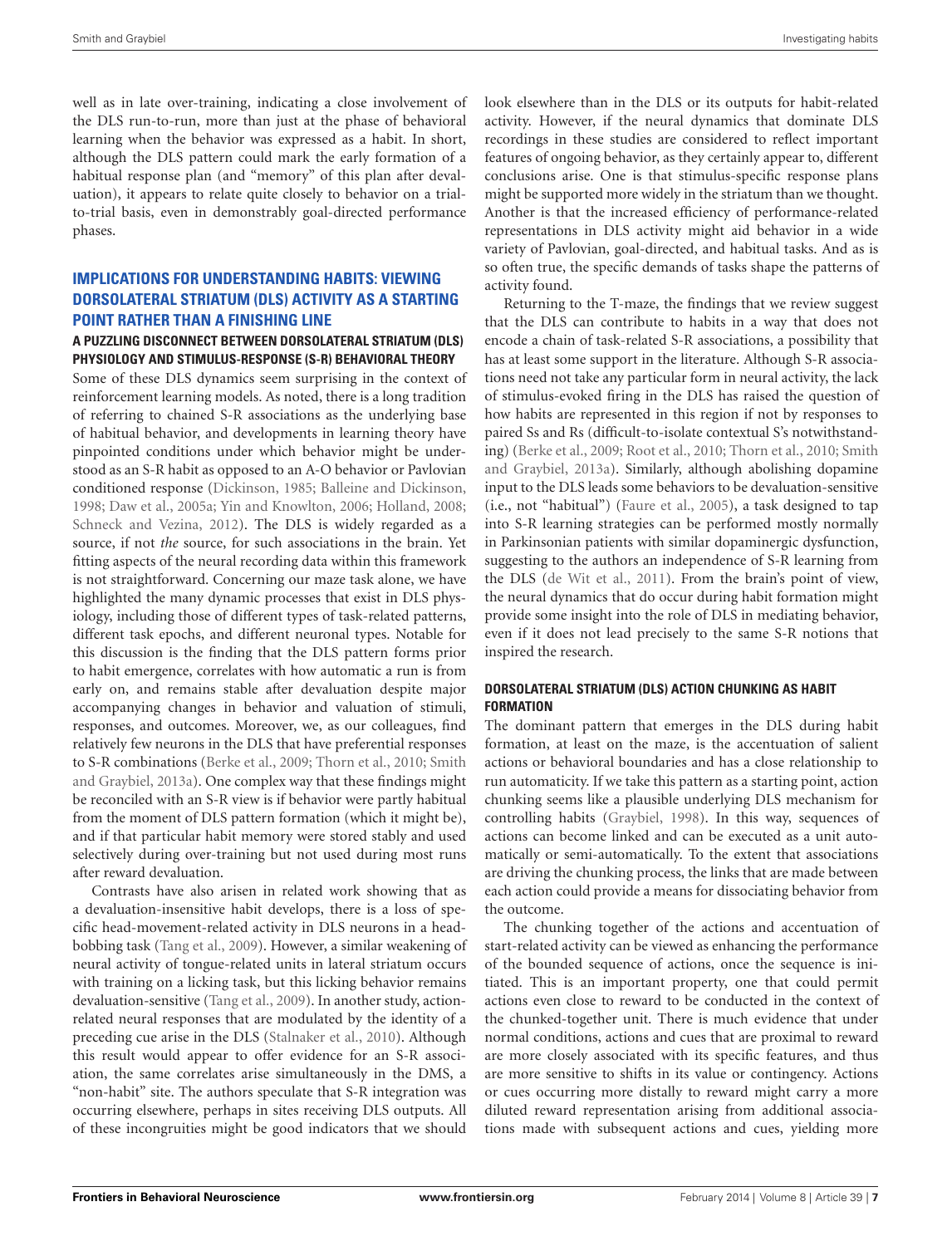outcome-independence. This touches on the problem of credit assignment in reinforcement learning theory [\(Sutton and Barto,](#page-16-26) [1998\)](#page-16-26). Empirically, although reward-distal cues appear to make good predictors of impending reward, they are less sensitive to shifts in motivational state or outcome value compared to rewardproximal cues [\(Tindell et al.,](#page-17-21) [2005;](#page-17-21) [Zhang et al.,](#page-17-22) [2009;](#page-17-22) [Smith et al.,](#page-16-27) [2011\)](#page-16-27). Conditioned behavioral responses to cues, instrumental actions, and species-specific behaviors (e.g., predation in the cat) show a similar sensitivity to state or reward value changes based on proximity to actual reward receipt [\(Morgan,](#page-16-28) [1974;](#page-16-28) [Holland and Straub,](#page-15-32) [1979;](#page-15-32) [Balleine et al.,](#page-14-30) [1995;](#page-14-30) [Holland et al.,](#page-15-33) [2008\)](#page-15-33).

This phenomenon seems to bear out in the maze as well. When we devalued all rewards on our maze after the initial devaluation, the DLS pattern was rapidly lost. The rats showed a progressive backward breakdown effect [\(Morgan,](#page-16-28) [1974\)](#page-16-28), first failing to drink the reward and then failing to turn upon instruction, and yet persisting in the initial run initiation [\(Smith and Graybiel,](#page-16-8) [2013a\)](#page-16-8). This result raises the possibility that the maze running actions, once released from being expressed as a chunk, could show similar variations in flexibility based on their proximity to reward. By extension, when previously chunked as a sequence, the full run behaved like the most reward-distal action (i.e., run start). This proposal meshes quite well with the finding that devaluation of a well-learned action sequence can lead to the loss of the sequence in full, as opposed to the loss of only the reward-proximal element [\(Ostlund et al.,](#page-16-29) [2009\)](#page-16-29). Similarly, monkeys trained to press buttons sequentially in order to obtain reward will continue to conduct the full sequence even if the reward is made available to them earlier, an effect that appears to relate to the strength of striatal dopamine input [\(Matsumoto et al.,](#page-16-30) [1999\)](#page-16-30). Similar continuation of reward-seeking acts despite disinterest in the reward itself has been noted in a variety of older behavioral studies (see [Mor](#page-16-28)[gan,](#page-16-28) [1974\)](#page-16-28). This general phenomenon calls to mind the famous "kerplunk" effect [\(Carr and Watson,](#page-14-31) [1908\)](#page-14-31), in which animals are trained well on a complex maze and then an experimenter suddenly moves the reward (and end-wall) to a closer position. Well-trained animals continue running right past the reward and contact the wall, as though they had formed a habit of a certain response set that would be carried out in full even if it resulted poorly.

We raise the possibility that part of this action-chunking and outcome-decoupling process might involve a motivational value that is bound to the chunked action sequence itself. Cues, for instance, can grow to acquire incentive value specific to the reward with which they are paired; the cues then become attractive and meaningful, and can pull in behavior [\(Bolles,](#page-14-0) [1972;](#page-14-0) [Bindra,](#page-14-1) [1978;](#page-14-1) [Toates,](#page-17-2) [1986;](#page-17-2) [Berridge,](#page-14-2) [2004;](#page-14-2) [Rudebeck and Murray,](#page-16-31) [2011\)](#page-16-31). Something similar might occur with strongly reinforcement, by which doing them becomes attractive and rewarding in its own right [\(Berridge,](#page-14-32) [2009\)](#page-14-32). [Glickman and Schiff](#page-15-34) [\(1967\)](#page-15-34) suggested that some actions, such as those related to food consumption or copulation, have had value attached to them over the course of evaluation. DLS activity might be one candidate substrate for this value-binding process. Such a view might help to account for several observations: the strong accentuation of reinforced actions by DLS activity in the T-maze task; the fact that this activity

pattern was maintained after devaluation of one reward (i.e., when animals mostly ran to the non-devalued goal regardless of instruction, as though it were an immediately valued route); and the fact that the activity pattern was lost after all outcomes were devalued and behavior was extinguished (when values decay). Actions attaining incentive value could in principle drive behavior independently from expected outcome value, and thus function much differently than the "action value" signals of reinforcement learning and behavioral economics [\(Rangel et al.,](#page-16-32) [2008\)](#page-16-32).

This action-bound value conceptualization of chunked behaviors might ultimately also help link together disparate functions of the DLS, including its contribution to behaviors that are not easily interpreted in the context of prediction-error learning, such as instinctive grooming patterns and Pavlovian-to-instrumental transfer [\(Aldridge et al.,](#page-13-1) [2004;](#page-13-1) [Corbit and Janak,](#page-14-33) [2007\)](#page-14-33). Why is there an impetus to perform such actions? There are many possible reasons, but one could be that the behaviors have an intrinsic incentive motivational value, whether innately expressed or acquired through experience. More broadly, too much or too little value might contribute to excessive drive to perform actions (as in obsessive-compulsive spectrum disorders) or loss of the capacity to perform intended actions (e.g., in Parkinson's disease).

Many of the relationships between DLS activity and habitual behavior that we have emphasized are at the level of correlations. Similarly, the lack of detection of robust S-R or other representations in the DLS is not evidence that they are not present; chunking-related activity is a dominant DLS signal, but S-R encoding could well be found in other tasks, in other brain regions, or in other features of DLS physiology. Even how the taskbracketing pattern relates to the motor demands of the behavior has not been fully documented. We especially emphasize that in the DLS, the relatively low activity in-between the pronounced beginning and end of the runs does not mean a lack of activity at these times. Further "expert neurons", with highly specialized functions, remain active even during mid-run when ensemble activity quiets [\(Barnes et al.,](#page-14-23) [2005;](#page-14-23) [Thorn et al.,](#page-16-10) [2010\)](#page-16-10).This pattern suggests that sparse coding, a feature of many neural systems, could be built into the DLS activity, reflecting the capacity for a few neurons to encode the full sequence, and/or that after a behavioral sequence has become habitual, it is advantageous to free up neurons to participate in other computations. Finally, as originally discovered by [Barnes et al.](#page-14-23) [\(2005\)](#page-14-23), the chunking pattern is shown by a large population of DLS projection neurons, but many other neurons become quieted throughout the runs as the maze training proceeds. It is still not clear whether the quieted neurons form a special class, for example, the so-called indirect pathway neurons as opposed to direct, as discussed by [Thorn](#page-16-10) [et al.](#page-16-10) [\(2010\)](#page-16-10). If so, this distinction would parallel the superficial layer-deep layer dichotomy in the bracketing pattern observed in the IL cortex [\(Smith and Graybiel,](#page-16-8) [2013a\)](#page-16-8). Clearly further research is needed to characterize the control mechanisms of action chunking in the striatum and elsewhere [\(Graybiel,](#page-15-5) [2008;](#page-15-5) [Desmurget and Turner,](#page-14-34) [2010;](#page-14-34) [Dezfouli and Balleine,](#page-14-35) [2012\)](#page-14-35). Thus far, however, evidence is compelling: (1) that habits are, in part, chunked action sequences; (2) that this function is reflected, in part, in dynamic patterns of activity in the DLS and DMS; and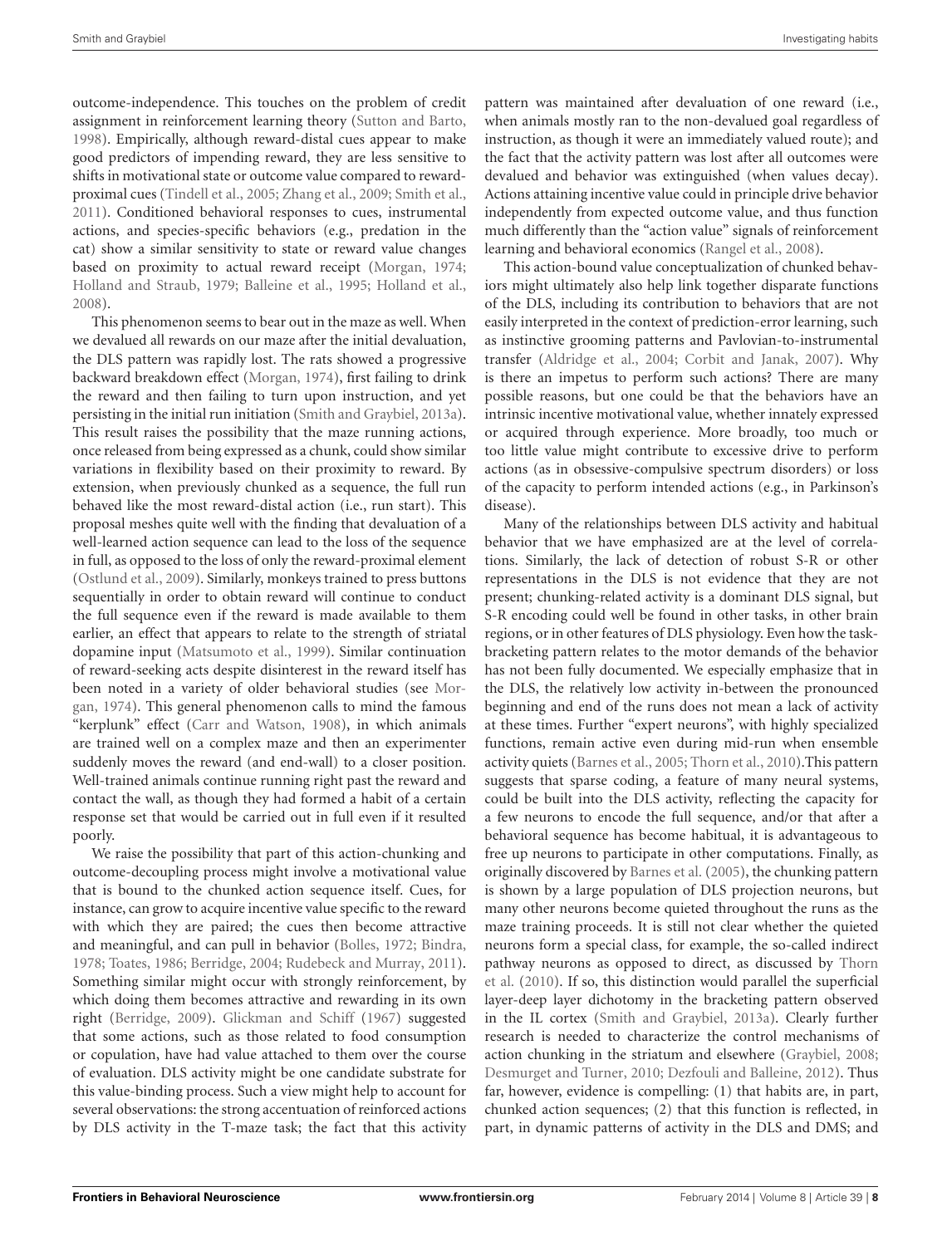(3) that action sequence chunking, as reflected by this activity patterning, is a main, but not sole, contribution of the DLS to habits.

# **DUAL OPERATORS FOR HABITS: CONTRASTING DYNAMICS IN THE INFRALIMBIC CORTEX (IL) AND DORSOLATERAL STRIATUM (DLS)**

The prefrontal cortical region known as IL cortex has been identified as having habit-promoting functions similar to those of the DLS, despite its apparent lack of direct connections with the DLS (**[Figure 1](#page-3-0)**). Lesions or inactivation of the IL cortex result in outcome-sensitivity and habit blockade [\(Coutureau and Killcross,](#page-14-16) [2003;](#page-14-16) [Killcross and Coutureau,](#page-15-6) [2003\)](#page-15-6). However, there are specific details of the tasks employed in these studies that are important to consider. Normally, animals trained to the point of exhibiting habitual behavior on a lever press task will continue pressing both a lever paired with a reward that has been devalued and a lever paired with a non-devalued reward. Lesions or GABAergic inhibition of the IL cortex lead animals to press more than normally on the lever for the non-devalued reward, but the animals do not increase pressing on the lever for the devalued reward [\(Coutureau](#page-14-16) [and Killcross,](#page-14-16) [2003;](#page-14-16) [Killcross and Coutureau,](#page-15-6) [2003\)](#page-15-6). These results provided evidence of a more goal-directed form of behavior that would otherwise be habitual were the IL cortex intact. Intra-IL microinjection of dopamine similarly leads to increased pressing on a lever for a non-devalued reward, but it also concomitantly reduces pressing on a lever for a devalued reward [\(Hitchcott](#page-15-11) [et al.,](#page-15-11) [2007\)](#page-15-11). Collectively, these findings identify the IL cortex as a prefrontal region that is important for maintaining an outcomeinsensitive habit. The distinct result of increased behavior to a valued goal following IL disruption has led to the suggestion that the IL cortex (by way of being affected by dopamine levels) might control changes in the allocation of both goal-directed and habitual strategies when outcome value changes [\(Hitchcott et al.,](#page-15-11) [2007;](#page-15-11) [Dolan and Dayan,](#page-14-8) [2013\)](#page-14-8).

To evaluate the extent to which habit formation might be reflected similarly in the firing patterns of the IL cortex and the DLS, we recorded in these regions simultaneously as we trained series of rats in the two-reward maze paradigm [\(Smith and](#page-16-8) [Graybiel,](#page-16-8) [2013a\)](#page-16-8). We found that the bracketing pattern developed in the IL cortex as well as in the DLS, but that its formation was delayed until well into the over-training period. This finding, and the differential sensitivity of the IL cortex and DLS patterns to reward devaluation, raised the possibility that the IL cortex and the DLS function as distinct core contributors, or operators, in the development of habits. In this view, habits are promoted by at least two underlying controllers in the brain. The dynamics we recorded suggested a mixed redundancy and distinctiveness of the activities in the two regions, and provided information about the circuit-level patterning of neural activity that occurs as habits are made.

The similar action-bracketing activity in the IL cortex and DLS suggested the existence of at least one common neural signature of habit formation shared by IL-associated prefrontal and DLSassociated neural circuits. The IL pattern was slightly different in terms of makeup, being more broadly activated just prior to run initiation and prior to goal arrival, but in the DLS, as in the IL

cortex, activity during the decision period was greatly diminished. The timing of the changes in activity patterns in the two regions was strikingly different. IL activity scarcely changed until the late over-training period, when our behavioral devaluation measures had shown was the time that the maze habit became crystallized, shifting from being devaluation-sensitive to devaluationinsensitive. At this time, the IL task-bracketing pattern formed and persisted until reward devaluation. Although the IL pattern was present during the probe test, at which time behavior was expressed as habitual, it rapidly decayed when the rewards were returned in post-probe training sessions and running choices changed. Later, after a prolonged period of continued post-probe training, the IL pattern returned. This period of further plasticity in IL activity corresponded to a stage at which a second, replacement habit probably had formed on the maze, given the behavior of the rats: initially after devaluation, they began to avoid the devalued goal and, instead, began to run to the non-devalued side. These wrong-way runs increased in frequency over days (despite lack of reward for them), became faster and increasingly similar to the instructed runs to the same location, and lost the deliberative head movements at the turn that had appeared earlier. Thus, the return of the IL task-bracketing pattern appeared to mark the formation of a new habit of simply running to the non-devalued goal. We suggest as a leading possibility that the alignment of the more flexible IL chunking pattern of activity to the more rigid chunking pattern expressed in the DLS might be necessary for expressing behavior as a habit.

Unlike the ensemble activity in the DLS, the IL activity pattern could not be linked consistently to any run-to-run variation of behavior that we assessed. This negative finding was surprising, as it seemed to suggest that the IL cortex was not functioning in our task as an arbiter or habit-selector as had been speculated. If the IL cortex had such a function, its activity ought to reflect, on a given trial, whether behavior was outcome-sensitive or outcomeinsensitive, deliberative or non-deliberative. This form of coding has been observed in other cortical regions [\(Wunderlich et al.,](#page-17-23) [2012\)](#page-17-23), and is essential for allowing a rapid toggling between more goal-directed and habitual strategies in some ongoing behaviors [\(Dolan and Dayan,](#page-14-8) [2013\)](#page-14-8). We also might have expected an outcome value-tracking signal if the IL cortex were, at some level, aiding in goal-directed behavior as prior work suggested [\(Hitchcott et al.,](#page-15-11) [2007\)](#page-15-11). What we found, instead, was that the IL task-bracketing activity was inversely correlated with the net number of deliberations and level of outcome sensitivity that occurred in entire sessions, each composed of many individual maze runs. The contribution of IL cortex to the maze running habit might therefore be at the level of a state property [\(Smith](#page-16-8) [and Graybiel,](#page-16-8) [2013a\)](#page-16-8). Much as the state of stress can lead to either cribbing or pacing in horses, here the state contributed by IL activity could promote habits without specifying their behavioral details.

The task-bracketing ensemble activity that we observed in the IL cortex was mostly restricted to neurons located in the superficial layers of the IL cortex. Neurons recorded from deeper layers exhibited plasticity in firing rate at nearly identical time points, but during runs, the deep layer ensembles became active throughout the run. Thus, there was striking layer-selectivity to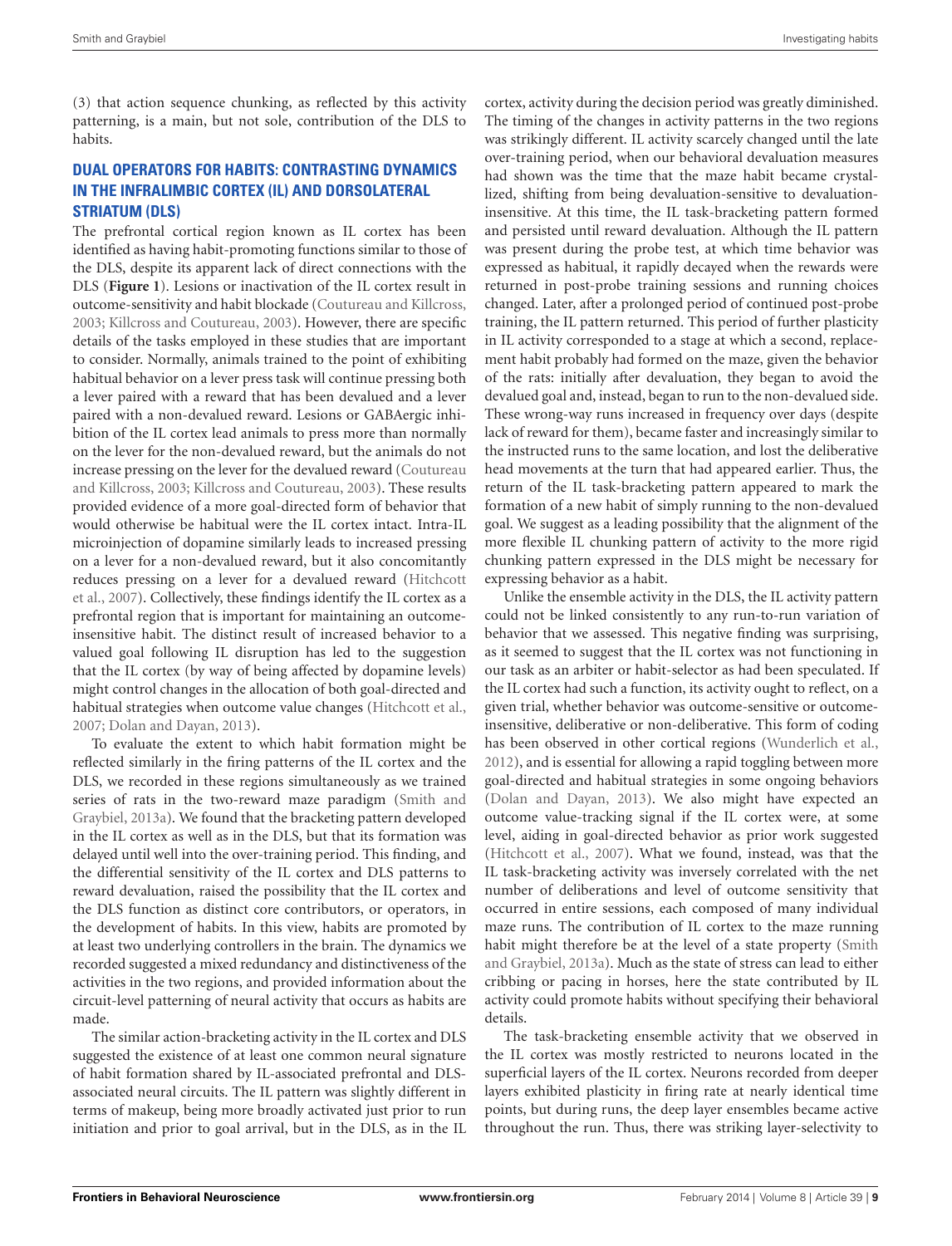the habit-related activity patterns. An interesting possibility is that the chunking pattern in IL cortex is indicative of activity that is communicated across trans-cortical networks; but we lack enough information to test this possibility. We do point out that the bracketing pattern was not general to the prefrontal cortex. Ensemble activity recorded from the overlying prelimbic cortex declined as the habit emerged, consistent with its DMS-like role in promoting behavioral flexibility [\(Balleine and Dickinson,](#page-14-11) [1998;](#page-14-11) [Killcross and Coutureau,](#page-15-6) [2003\)](#page-15-6).

These findings suggested a far more central role for the IL cortex in habit acquisition and expression than formerly appreciated. By some views, the IL cortex was thought to serve as an arbitration or contention-scheduling mechanism for selecting goal-directed vs. habit strategies [\(Coutureau and Killcross,](#page-14-16) [2003;](#page-14-16) [Daw et al.,](#page-14-4) [2005a\)](#page-14-4), or to promote habits by acting on learned associations stored elsewhere [\(Balleine and Killcross,](#page-14-36) [2006\)](#page-14-36). The dense connectivity that the IL cortex shares with limbic and associative regions, including the amygdala and ventral striatum [\(Hurley et al.,](#page-15-35) [1991;](#page-15-35) [Vertes,](#page-17-24) [2004\)](#page-17-24), suggests that IL activation feeds forward to dampen evaluative processes in these sites or to invigorate motivation or prior learned associations in order to promote behavioral persistence. The development or decrease of IL activity—possibly specifically of its task-bracketing activity might ultimately provide a permissive state for habits.

Much like the weakening of DMS activity that we have seen during over-training on the maze [\(Thorn et al.,](#page-16-10) [2010\)](#page-16-10), the timing of IL plasticity could similarly be critical for habits—when the task-bracketing pattern is expressed alongside the similar ensemble pattern in the DLS, behaviors grow outcome-insensitive. Ultimately, the stages of plasticity in the IL cortex, in the DMS and in their associated circuitries might thus determine or allow the full strength of a habit to be expressed, the essential involvement of DLS in action sequencing or valuation notwithstanding [\(Killcross and Coutureau,](#page-15-6) [2003;](#page-15-6) [Yin and Knowlton,](#page-17-4) [2006;](#page-17-4) [Balleine](#page-14-9) [et al.,](#page-14-9) [2009;](#page-14-9) [Thorn et al.,](#page-16-10) [2010;](#page-16-10) [Smith and Graybiel,](#page-16-8) [2013a\)](#page-16-8). Research from several laboratories has begun to identify the neurochemical/molecular signals within IL cortex that might aid this privileged function, including transmission involving GABA and dopamine [\(Coutureau and Killcross,](#page-14-16) [2003;](#page-14-16) [Hitchcott et al.,](#page-15-11) [2007;](#page-15-11) [Barker et al.,](#page-14-17) [2013\)](#page-14-17).

The neural dynamics and behavioral correlations uncovered in the T-maze study suggest an intimate participation by the IL cortex in sculpting and maintaining habits in addition to a role in selecting them [\(Hitchcott et al.,](#page-15-11) [2007;](#page-15-11) [Smith and Graybiel,](#page-16-8) [2013a\)](#page-16-8). If so, it should be possible to test, by means of optogenetic interventions, the view that the IL cortex contributes core components to a habit, just as does the DLS. We have done such testing in two ways.

# **OPTOGENETIC INTERVENTIONS TO TEST THE IMPACT OF REAL-TIME ACTIVITY DYNAMICS IN THE INFRALIMBIC CORTEX (IL)**

### **ROLES OF THE INFRALIMBIC CORTEX (IL) IN HABIT EXPRESSION**

To evaluate a causal contribution of ongoing, real-time activity in the IL cortex to habitual behavior, we incorporated an optogenetic approach [\(Smith and Graybiel,](#page-16-33) [2013b\)](#page-16-33). The spatiotemporal

resolution provided by optogenetics, now widely noted [\(Boyden](#page-14-37) [et al.,](#page-14-37) [2005;](#page-14-37) [Bernstein and Boyden,](#page-14-38) [2011;](#page-14-38) [Fenno et al.,](#page-15-36) [2011;](#page-15-36) [Mei](#page-16-34) [and Zhang,](#page-16-34) [2012\)](#page-16-34), allowed us to restrict IL disruption to particular time windows of specific populations of neurons. We sought to perturb IL activity only during the maze runs, not before or after the runs, in order to evaluate on-line functions of IL cortex pyramidal neurons during behavior [\(Smith and Graybiel,](#page-16-33) [2013b\)](#page-16-33).

We first examined the effect of halorhodopsin-mediated perturbation of IL pyramidal cell activity in over-trained rats, testing during the probe session after they had been given reward devaluation [\(Smith et al.,](#page-16-7) [2012\)](#page-16-7). Control rats lacking this perturbation behaved like normal over-trained rats: they continued to run, "by habit", to the devalued goal as well as to the non-devalued goal. Rats with IL inhibition, however, exhibited outcome sensitivity: they reduced their running to the devalued goal when so instructed, by about 50%, and thus behaved like rats that had not received the over-training. This effect replicated the ability of IL lesions or chemical treatments to block habitual behavior [\(Coutureau and Killcross,](#page-14-16) [2003;](#page-14-16) [Killcross and Coutureau,](#page-15-6) [2003;](#page-15-6) [Hitchcott et al.,](#page-15-11) [2007\)](#page-15-11), showing again that removing the influence of IL cortex over behavior suppresses actions directed to a devalued goal and shifts them to a more valued one. The optogenetic approach further added a critical fact: that IL cortex exerts powerful on-line influence over ongoing behavior. Avoidance of the devalued goal occurred within a few trials, amounting to just seconds of IL inhibition time. Moreover, rats persisted in avoiding the devalued goal on subsequent days without further inhibition, and did not rebound or have to "learn again" when the inhibition was removed; the habit blockade effect endured. Additional IL perturbation at this stage did nothing to behavior: animals continued to show elevated running to the non-devalued goal and decreased running to the aversive goal, suggesting that IL activity during runs might not be necessary in some contexts for expressing this outcome-appropriate strategy of behavior [\(Hitch](#page-15-11)[cott et al.,](#page-15-11) [2007;](#page-15-11) [Smith et al.,](#page-16-7) [2012;](#page-16-7) [Dolan and Dayan,](#page-14-8) [2013\)](#page-14-8).

A major surprise then came when we gave another round of IL perturbation after the prolonged post-devaluation training. At this stage, IL neural activity had begun to exhibit the task-bracketing pattern again, and behavior appeared to reflect the emergence of a second wrong-way running habit. When we applied IL perturbation at this time, but not earlier, this second behavior (putative replacement habit) was blocked with similar immediacy. The frequency of wrong-way runs suddenly decreased, and rats ran back to the devalued goal when so instructed (and drank the reward), whereas control rats continued their pattern of wrong-way runs. This behavior again endured over subsequent sessions, and further sessions of IL perturbation almost entirely returned rats to their originally learned behavior, tested for up to 20 days after the habit reinstatement first occurred.

During these striking optogenetically induced changes in the rats' behavior when instructed to go to the devalued goal, the IL perturbation had no detectable effect on the instructed runs to the non-devalued goal at which the normal reward could be found, as cued. Nor did it affect home-cage intake of the devalued reward where the aversion persisted even in the presence of IL inhibition. These results therefore suggested a highly specific impact of the IL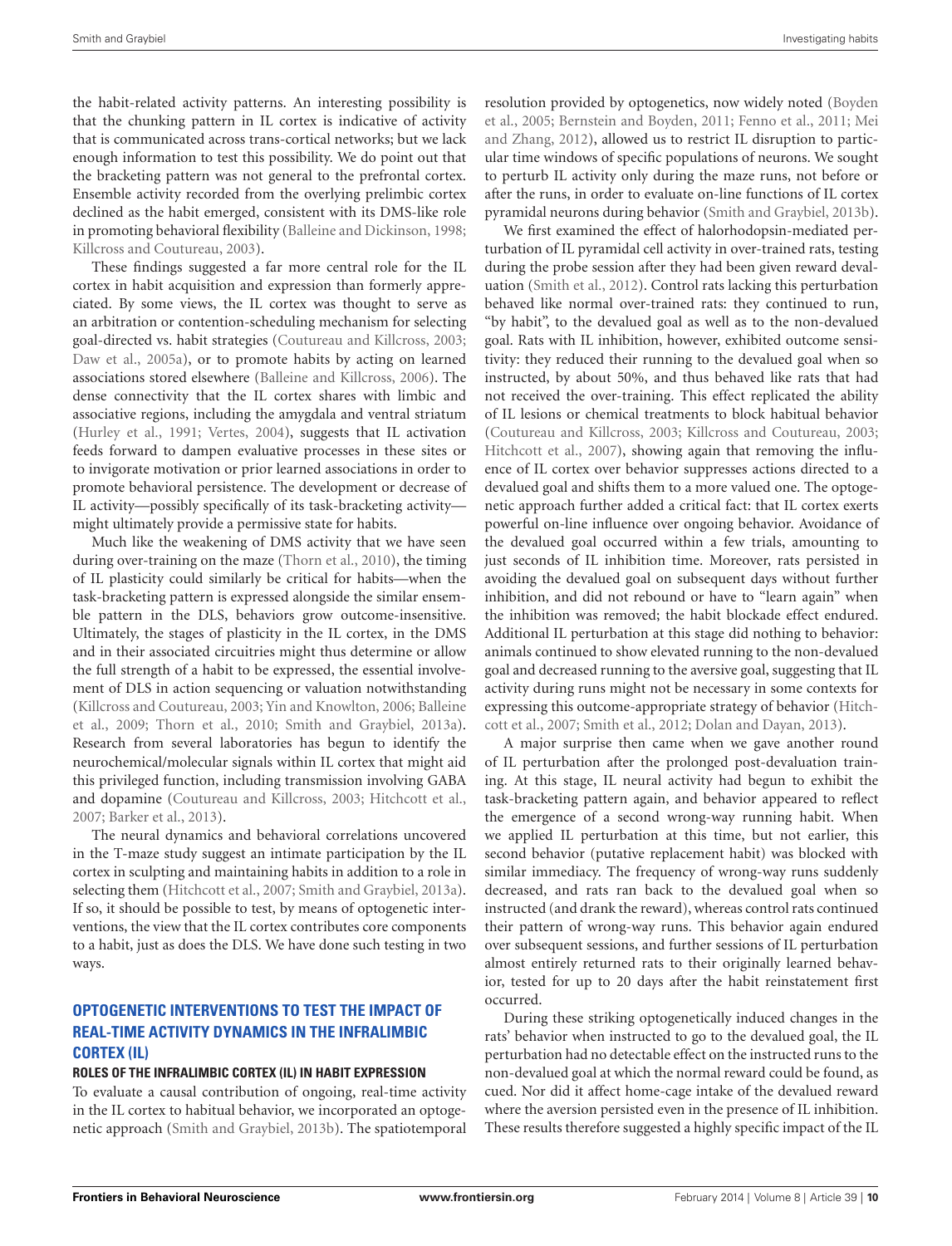perturbation on the maintenance of acquired habitual strategies of running. The IL cortex thus does appear to have on-line control over habitual behaviors as they occur. This on-line control system exerts a remarkably rapid, robust, and enduring influence over behavior, likely reflecting rapid plasticity in downstream targets of the IL cortex.

Why did the blocked habit come back when the IL cortex was later perturbed? One possibility is that the IL cortex maintains *newly* formed habits, at least for a time. If the task-bracketing pattern, when present, were to contribute a state in which a new response strategy can be executed habitually, as in situations in which it competes with an alternative strategy, then blocking this IL pattern after initial over-training would return rats to a prior strategy, namely, outcome-sensitive or exploratory running. Blocking this pattern again later, after the second habit formed, would similarly strip this second habit away, and then the prior strategy—the initial habit—would be expressed. By this account, the IL does not store initial habits when new ones arise, but does contribute critically to promoting the most situation-appropriate ones that have been learned.

This interpretation could carry implications for considering IL function more broadly as it relates to regulating other learned behaviors. Famously, the IL cortex regulates extinction learning across a range of tasks [\(Morgan et al.,](#page-16-35) [1993;](#page-16-35) [Rhodes and](#page-16-36) [Killcross,](#page-16-36) [2004;](#page-16-36) [Peters et al.,](#page-16-37) [2009\)](#page-16-37). The IL cortex also participates directly in maintaining new strategies in tasks requiring animals to shift between using spatial cues vs. response plans to perform [\(Ragozzino,](#page-16-20) [2007;](#page-16-20) [Rich and Shapiro,](#page-16-38) [2009\)](#page-16-38). Depending on conditions, IL inhibition can also lead to a spontaneous recovery of an extinguished drug-seeking behavior, or can conversely prevent the return of drug seeking that would normally be evoked by exposure to a drug context [\(Peters et al.,](#page-16-39) [2008;](#page-16-39) [Bossert et al.,](#page-14-39) [2011\)](#page-14-39). One possibility is that the IL cortex is specialized for promoting a new response strategy at the expense of an older, prepotent one—be it a new habit, a new response inhibition, or a new mnemonic strategy [\(Killcross and Coutureau,](#page-15-6) [2003;](#page-15-6) [Rich and](#page-16-38) [Shapiro,](#page-16-38) [2009;](#page-16-38) [Smith et al.,](#page-16-7) [2012\)](#page-16-7). The many output connections of IL cortex could support the translation of this general function into different behavioral effects in different situations [\(Peters](#page-16-37) [et al.,](#page-16-37) [2009\)](#page-16-37). Our finding that IL inhibition could both block and reinstate a particular habit certainly suggests some form of dependency of IL function on context or history [\(Smith et al.,](#page-16-7) [2012\)](#page-16-7).

# **THE ACTIVITY OF INFRALIMBIC CORTEX (IL) DURING HABIT ACQUISITION**

If IL cortex is critical to the on-line expression of habits, it could be critical also for the acquisition of habits, given a generalized form of on-line monitoring or control by this part of the prefrontal cortex. To test this possibility, we asked whether optogenetic perturbation of IL cortex could prevent the formation of a new habit [\(Smith and Graybiel,](#page-16-8) [2013a\)](#page-16-8). An advantage of gene-based targeting approaches, as opposed to lesions or drug microinjections, is that cell populations can be manipulated repeatedly without compromising the integrity of tissue. Leveraging this strength, we tested, albeit with imperfect layer- and cell-type-specific manipulations, whether the IL task-bracketing pattern during the over-training period—the time during which we had found this pattern to form in conjunction with habit formation—was critical to the crystallization of the maze running behavior as a habit. We applied halorhodopsin-mediated perturbation to the IL cortex on each day during over-training on the T-maze task. Animals then underwent reward devaluation and a post-devaluation probe test without further IL inhibition. The behavior of the animals during the probe test clearly showed that they had not formed a habit despite being overtrained. The rats with IL inhibition during the entire over-training period acted like rats with no over-training experience: they avoided the devalued goal during the probe task, behaving as though they had only received initial training to criterion, but had not been over-trained. This finding demonstrates that the IL cortex contributes to more than just habit selection—on-line IL activity during performance is essential for making habits in the first place, as well as for expressing them once they are formed.

This finding also underscores the potential of using temporally precise manipulations for affecting even strongly ingrained and multifaceted behaviors, such as habitual behaviors, as well as for testing causal roles of particular on-line neural dynamics [\(Boyden](#page-14-37) [et al.,](#page-14-37) [2005;](#page-14-37) [Bernstein and Boyden,](#page-14-38) [2011;](#page-14-38) [Fenno et al.,](#page-15-36) [2011;](#page-15-36) [Smith](#page-16-33) [and Graybiel,](#page-16-33) [2013b\)](#page-16-33). Related work on corticostriatal systems and action selection has put optogenetic and pharmacogenetic approaches to use in isolating pathways and cell types necessary or sufficient for goal-directed behaviors [\(Gremel and Costa,](#page-15-13) [2013\)](#page-15-13), ritualistic behaviors [\(Ahmari et al.,](#page-13-4) [2013;](#page-13-4) [Burguiere et al.,](#page-14-40) [2013\)](#page-14-40), behavioral initiation or cessation [\(Kravitz et al.,](#page-15-37) [2010\)](#page-15-37), and linking rewards or drugs with behavioral plasticity [\(Witten et al.,](#page-17-25) [2010;](#page-17-25) [Ferguson and Neumaier,](#page-15-38) [2012;](#page-15-38) [Kravitz et al.,](#page-15-39) [2012;](#page-15-39) [Stuber et al.,](#page-16-40) [2012;](#page-16-40) [Lenz and Lobo,](#page-15-40) [2013\)](#page-15-40). As we have noted [\(Smith and](#page-16-33) [Graybiel,](#page-16-33) [2013b\)](#page-16-33), research on habits will benefit tremendously from continued work with these methods and their successors.

# **CONTINUED REORGANIZATION OF HABIT RESEARCH? UNFINISHED BUSINESS: BRAIN MECHANISMS**

Research is not even close to resolving mechanisms underlying habitual behavior, even work on the DLS, toward which the most attention has been paid. The striatum contains multiple subtypes of neurons (and subtypes of glia) and complex sets of inputs; and only recently have we been able to study the dynamics of these components in relation to behavior. Even aside from behavior, there is rapid progress being made at every level of analysis of striatal activity; conceptually, each discipline is like holographic representation of the larger technological revolution that is affecting neuroscience research directions. In striatal physiology, for example, such technology is producing surprises. For example, co-release of classical neurotransmitters and neuromodulators, such as glutamate, GABA and dopamine, and complex interactions among interneurons and projection neurons have been identified *in vivo* within the striatum [\(Stuber et al.,](#page-16-41) [2010;](#page-16-41) [Tecuapetla et al.,](#page-16-42) [2010\)](#page-16-42). As a second example, stimulation of cortical excitatory, glutamatergic inputs can lead to predominant suppression of MSNs in a behaviorally relevant manner, due to effects of the cortical afferents on GABAergic interneurons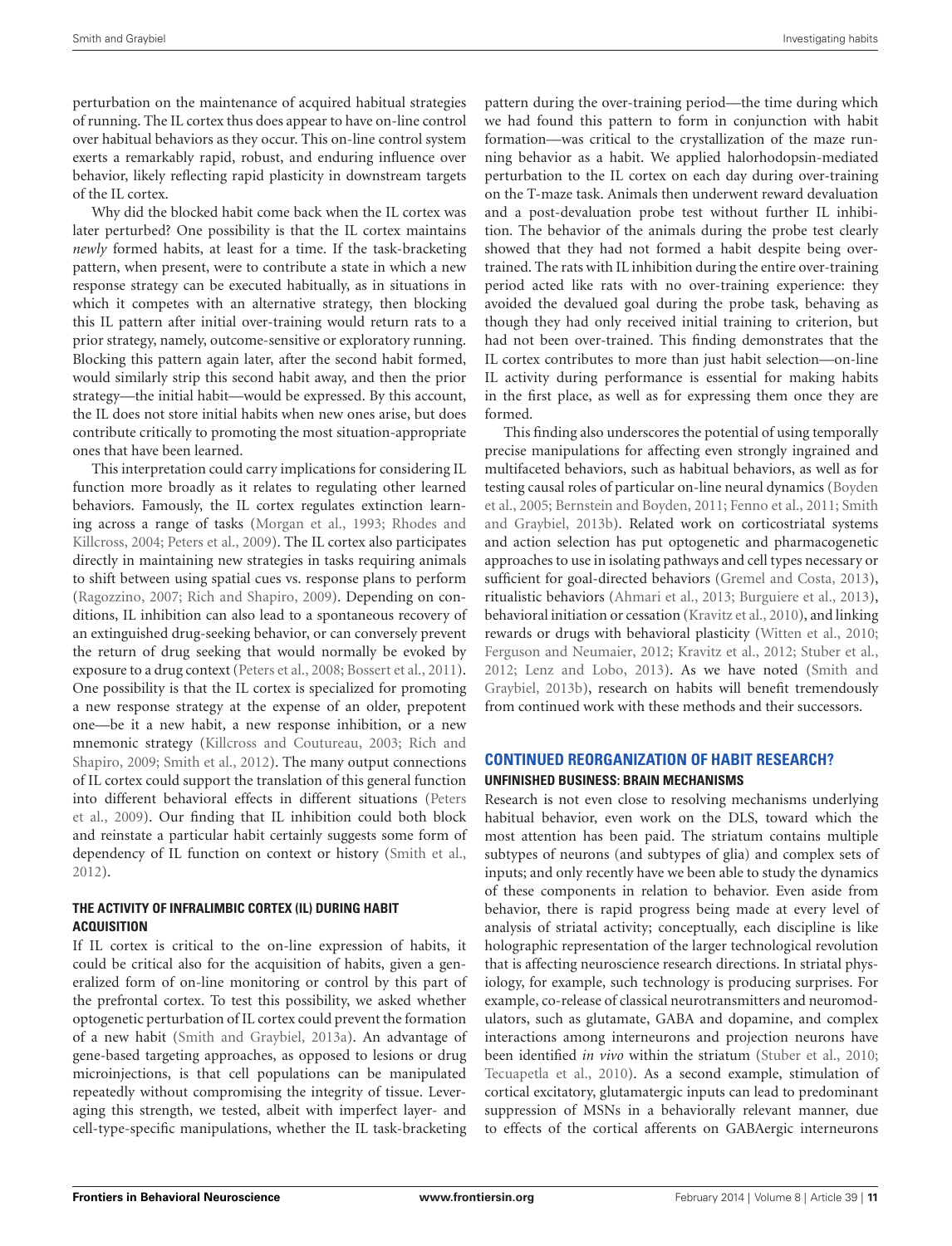[\(Burguiere et al.,](#page-14-40) [2013\)](#page-14-40). So much for the plus and minus signs in our diagrams!

Given this rapidly changing face of models of striatal organization and function, it is unclear how the neural recordings that we and others have made of the striatum during habit learning relate to underlying mechanisms. Striatal MSNs are divided into the D1-receptor expressing striatonigral (direct) pathway and D2-expressing striatopallidal (indirect) pathway [\(Alexander et al.,](#page-13-5) [1986;](#page-13-5) [Albin et al.,](#page-13-6) [1989;](#page-13-6) [Graybiel,](#page-15-41) [1995\)](#page-15-41). Additional compartmentalization occurs through the striosome vs. matrix organization of MSNs, and in the "matrisome" input-output organization of cortico-basal ganglia circuitry [\(Graybiel,](#page-15-41) [1995;](#page-15-41) [Crittenden and](#page-14-41) [Graybiel,](#page-14-41) [2011\)](#page-14-41). Recorded neurons do not fall cleanly into categories that, as yet, map on to this anatomical organization; there are non-task-related neurons, task-related neurons, rewardrelated neurons, and multiple subtypes within each group. Making sense of this physiological complexity in terms of anatomical connections, as well as in terms of intrastriatal neuronal interaction, will be essential for progress toward understanding habits even just at the level of mechanism in DLS firing dynamics.

Similar points can be made of the IL mechanism driving habitual behavior. Given the heterogeneity of cell types, laminar organization, the multitude of inputs and outputs, and the stunning line of studies now coming out revealing the true complexity of it, much remains to be uncovered. How the IL cortex interfaces with, or does not interface with, the DLS at different phases of habit learning and expression is another major focus of interest. Progress can be now made in comparing stimulations and inhibitions of different pathways or cell classes in either site, or comparing these manipulations at different points in time, as it relates to action and habit learning. What habits are, as the brain sees it, is likely to grow more complex and interesting.

Finally, extending this work to the domain of human behavior will be important. While the DLS shares anatomical homology with primate putamen (or primate DLS) and some evidence indicates a similar functional homology for habits [\(Tricomi et al.,](#page-17-6) [2009\)](#page-17-6), it is unclear what the primate correspondent of the rodent IL cortex is. The IL cortex shares some functional similarity with the human ventromedial prefrontal cortex in relation to fear extinction [\(Milad et al.,](#page-16-43) [2006\)](#page-16-43), and to Broadmann Area 25 in relation to aspects of anatomical connectivity and role in depression symptomology [\(Covington et al.,](#page-14-42) [2010;](#page-14-42) [Holtzheimer](#page-15-42) [and Mayberg,](#page-15-42) [2011\)](#page-15-42). However, concerning habits, essentially no links have yet been established.

## **UNFINISHED BUSINESS: OUTCOME-SENSITIVITY MEASURES AND THE INSTRUMENTAL/PAVLOVIAN DISTINCTION**

There is similar opportunity for progress in characterizing habits at the behavioral level. The outcome devaluation test has become a standard for defining behaviors as habitual (aside from tests of A-O contingency), and it has become common to think of performance that fails to meet this outcome-sensitivity measure as an S-R habit. However, there are important qualifications to consider. Experiments on Pavlovian learning, for example, have shown that the way in which reward is revalued (e.g., high-speed body rotations vs. taste aversion), and the type of conditioned response being evaluated (e.g., orientation to cues

vs. food approach and consumption), can matter greatly for measurements of outcome sensitivity [\(Morgan,](#page-16-28) [1974;](#page-16-28) [Holland](#page-15-7) [and Rescorla,](#page-15-7) [1975;](#page-15-7) [Holland and Straub,](#page-15-32) [1979;](#page-15-32) [Galarce et al.,](#page-15-43) [2007;](#page-15-43) [Holland and Wheeler,](#page-15-44) [2009\)](#page-15-44). One fascinating example, sign-tracking or auto-shaping (approaching a cue rather than the source of the reward that it predicts), can in some conditions appear to be insensitive to outcome associations and habit-like (i.e., resistant to an omission contingency) [\(Stiers and Silberberg,](#page-16-6) [1974;](#page-16-6) [Hershberger,](#page-15-8) [1986\)](#page-15-8), whereas in other conditions it can appear as outcome sensitive and quite non-habitual [\(Locurto](#page-15-45) [et al.,](#page-15-45) [1976;](#page-15-45) [Robinson and Berridge,](#page-16-44) [2013\)](#page-16-44).

There are also compelling conceptual accounts of behavioral persistence despite changes in outcome value that do not refer to an underlying S-R mechanism. For example, Tolman suggested such persistent behavioral "fixation" resulted from overly strong "sign-gestalt" knowledge acquired in an environment [\(Tol](#page-17-3)[man,](#page-17-3) [1932,](#page-17-3) [1948\)](#page-17-20), Berridge conceives of reward cues as gaining an incentive value that can become "defocused" or detached from moment to moment changes in predicted reward value [\(Berridge,](#page-14-43) [2012\)](#page-14-43), and Holland highlights the principle that outcome representations during behavior can become generalized (i.e., something good) vs. being percept or identity specific (i.e., chocolate milk), and that in such former instances they can simply lose their associability with the reward [\(Konorski,](#page-15-46) [1967;](#page-15-46) [Holland,](#page-15-47) [2004;](#page-15-47) [Holland and Wheeler,](#page-15-44) [2009\)](#page-15-44). Thus, sensory features surrounding major action events on any task could potentially instill devaluation-insensitivity through noninstrumental means, including in our T-maze task. However, the clear action-related DLS/IL activity dynamics support action control as the most parsimonious explanation for our findings. In the broader neuroscience field, strong clues are coming from work on stereotypic or repetitive behaviors, some of which have been shown to result from specific genetic mutations in genes expressed in the striatum and elsewhere [\(Berridge et al.,](#page-14-44) [2005;](#page-14-44) [Welch et al.,](#page-17-26) [2007;](#page-17-26) [Burguiere et al.,](#page-14-40) [2013\)](#page-14-40) or in specific pathways [\(Canales and Graybiel,](#page-14-45) [2000;](#page-14-45) [Hyman et al.,](#page-15-48) [2006;](#page-15-48) [Pascoli et al.,](#page-16-45) [2011;](#page-16-45) [Milad and Rauch,](#page-16-46) [2012;](#page-16-46) [Ahmari et al.,](#page-13-4) [2013;](#page-13-4) [Burguiere et al.,](#page-14-40) [2013\)](#page-14-40). Such ongoing research at the mechanism level is sure to help us better understand how persistent behaviors arise, and the ways in which they can or cannot be understood as habits. Similar considerations apply to addictive behaviors.

# **COMPLEMENTARY BEHAVIORAL MEASURES**

Additional measurements aside from outcome manipulations can be used to indicate that behavior on a task has become habitual, but it is not always clear how they go together. In the T-maze studies, we observed a progression of behavior toward outcomeinsensitivity, loss of deliberations, and increase in run speed and accuracy [\(Smith and Graybiel,](#page-16-8) [2013a\)](#page-16-8). Yet, on a trial-totrial basis, these measures were not necessarily aligned. Animals might deliberate at a turn but then approach a clearly devalued goal. Or they might avoid a devalued goal, yet lack any sign of deliberative movement. Similarly, we noted that animals slowed demonstrably in run speed during the unrewarded probe session, and yet they still displayed total insensitivity to outcome value and performed accurately; thus, they were behaving by "habit",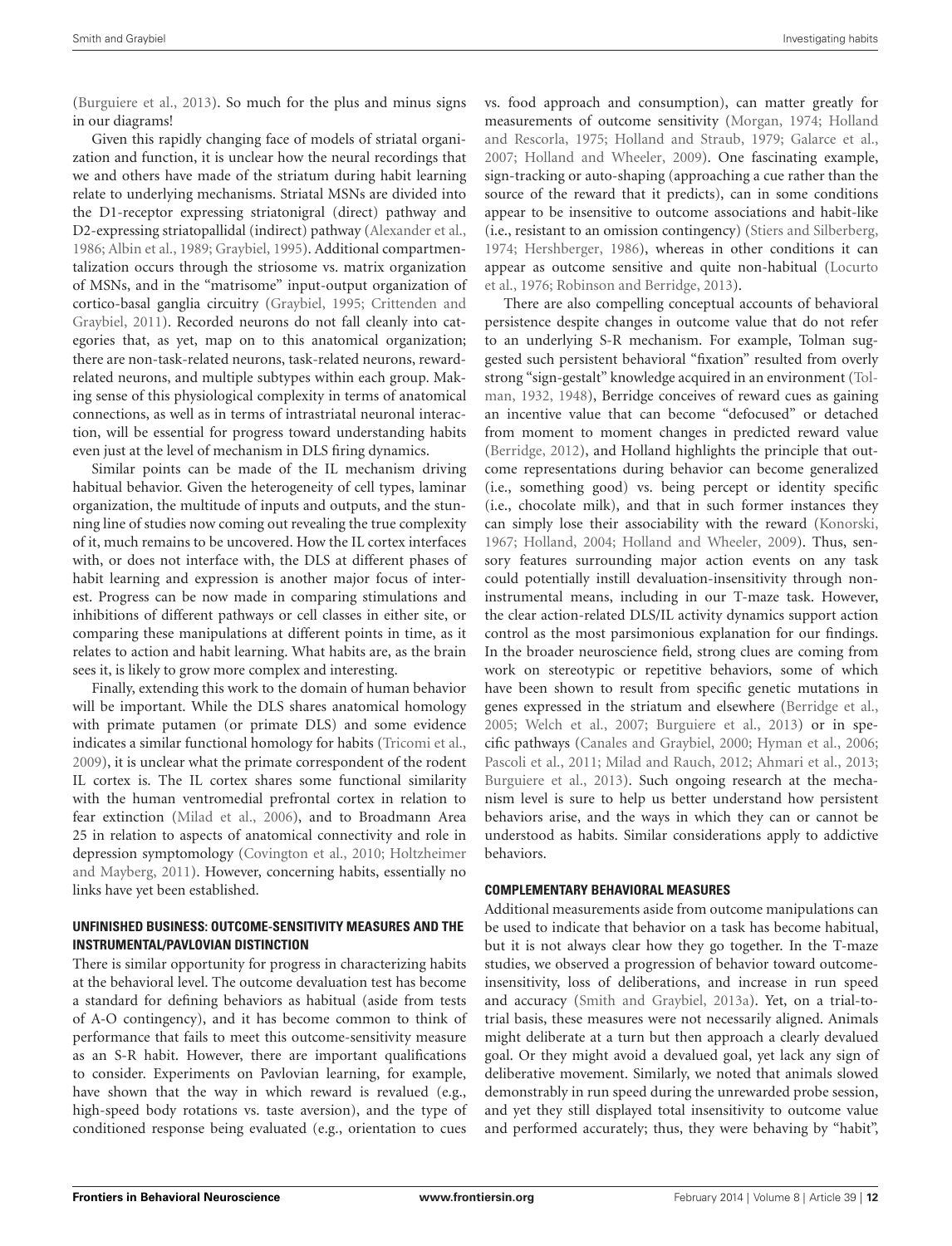even though their behavior was slow and partly extinguished. Much evidence suggests that outcome sensitivity is a better indicator of habitual behavior than accuracy or speed to define a habitual response [\(Balleine and Dickinson,](#page-14-11) [1998\)](#page-14-11). But we need to gain better ways to distinguish habits and skills. For the habits we have studied, defined on the basis of their insensitivity to reward devaluation, multiple behavioral parameters seem to reflect different structural features of the habits. Habits, according to our observations, can be compound behaviors, and in their development can display different components and have mixed characteristics, for example, being deliberative but outcomeinsensitive. The breadth of the activity patterns that we have encountered in making multiple recordings from the striatum and medial prefrontal cortex suggest such compound features as well. Further, we have not touched upon the insistent, extreme habits and repetitive behaviors that can arise from exposure to drugs or appear within the context of neurologic and neuropsychiatric disorders. Searching for a single definition of habitual behaviors may be less productive than searching for the multiple potential circuit-level mechanisms that lead to habits, skills and repetitive behaviors. Finally, we have not approached the mnemonic aspects of habitual representations. These are of the greatest interest to explore.

### **INTEGRATION WITH COMPUTATIONAL APPROACHES**

Computational work related to habit formation has also moved away from thinking of habits purely in terms of chained S-R reflexes, favoring instead contrasting behaviors based on stored state-based action values learned through prediction-error mechanisms (i.e., model-free behavior) with model-based exploratory behavior [\(Daw et al.,](#page-14-4) [2005a;](#page-14-4) [McDannald et al.,](#page-16-13) [2012;](#page-16-13) [Dolan](#page-14-8) [and Dayan,](#page-14-8) [2013\)](#page-14-8). Incorporating the dissociability of outcome and deliberation-related measures of habits together with performance optimization measures might be of particular interest in formulating the underlying rules of behaviors that have modelfree components. Habits, considered as sequences of actions, can also, as argued by [Dezfouli and Balleine](#page-14-35) [\(2012\)](#page-14-35), be captured by model-*based* learning rules. This kind of debate underscores the reorganization that is occurring in our thinking about habits at many levels.

In the context of our own work, we suspect that the IL cortex and DLS constitute just two of multiple control systems in the brain, and hierarchical computational models need to be, and are being, developed in this domain. Yet, at the heart of the dual-operator notion that we present for these two regions is the idea that they have controlling power in shaping outcomeinsensitive and non-deliberative action sequences, distinct from other co-existing systems important for reward valuation and performance learning. The neural dynamics, in particular the chunking pattern of activity with dissociable time-courses of plasticity and relationships to behavior, suggest that these two regions and their associated circuits together allow the crystallization of behaviors into chunked action-plans that can be executed semi-autonomously despite ongoing changes in the external world.

# **MORE TO COME IN EXPLORATION OF HABITS AS A MODEL FOR STUDYING THE BALANCE BETWEEN FLEXIBLE AND FIXED BEHAVIORS**

We have taken the brain's perspective in this review, and have suggested that habits are composed of multiple operators, two of which are reflected in the neural activity dynamics of the medial prefrontal cortex and dorsolateral part of the striatum. Evidence from this work indicates a relation of the striatal DLS to action chunking and the level of automaticity of the habitual behavior, and a relation of activity in the IL region of the medial prefrontal cortex, especially its upper layers, to promoting the formation and expression of chunked behaviors as outcome-insensitive and nondeliberative. If we set aside the historical notion of S-R chains as the sole defining features of ongoing habits (arguably premature for some habits), we make room for considering flexible dynamics of neural activity across multiple brain circuits and their microcircuits as providing the neural structure underlying habits. We have only touched on the functions of a small set of regions implicated as being necessary for habit formation, or necessary for habits not to be formed, as animals explore their environments. We make the point, however, that the degree of online control over habits by small regions of the medial prefrontal cortex is remarkably strong, and we make the further point that the cooperative activity of regions that were once thought of as acting in opposition actually could be at the heart of the capacity to form enduring habits, behaviors that are of great value in our lives.

## **ACKNOWLEDGMENTS**

We thank Dr. Yasuo Kubota for his comments on the manuscript and acknowledge funding for the work discussed here, provided by NIH grants R01 MH060379 (AMG) and F32 MH085454 (KSS), by Office of Naval Research grant N00014-04-1-0208 (AMG), by European Union grant 201716 (AMG), by the Stanley H. and Sheila G. Sydney Fund (AMG) and by Mr. R. Pourian and Julia Madadi (AMG).

### **REFERENCES**

- <span id="page-13-0"></span>Adams, C. D. (1982). Variations in the sensitivity of instrumental responding to reinforcer devaluation. *Q. J. Exp. Psychol. B* 34, 77–98.
- <span id="page-13-4"></span>Ahmari, S. E., Spellman, T., Douglass, N. L., Kheirbek, M. A., Simpson, H. B., Deisseroth, K., et al. (2013). Repeated cortico-striatal stimulation generates persistent OCD-like behavior. *Science* 340, 1234–1239. doi: 10.1126/science. 1234733
- <span id="page-13-6"></span>Albin, R. L., Young, A. B., and Penney, J. B. (1989). The functional anatomy of basal ganglia disorders. *Trends Neurosci.* 12, 366–375. doi: 10.1016/0166- 2236(89)90074-x
- <span id="page-13-1"></span>Aldridge, J. W., Berridge, K. C., and Rosen, A. R. (2004). Basal ganglia neural mechanisms of natural movement sequences. *Can. J. Physiol. Pharmacol.* 82, 732–739. doi: 10.1139/y04-061
- <span id="page-13-5"></span>Alexander, G. E., DeLong, M. R., and Strick, P. L. (1986). Parallel organization of functionally segregated circuits linking basal ganglia and cortex. *Annu. Rev. Neurosci.* 9, 357–381. doi: 10.1146/annurev.neuro.9.1.357
- <span id="page-13-2"></span>Aosaki, T., Graybiel, A. M., and Kimura, M. (1994). Effect of the nigrostriatal dopamine system on acquired neural responses in the striatum of behaving monkeys. *Science* 265, 412–415. doi: 10.1126/science.8023166
- <span id="page-13-3"></span>Apicella, P. (2007). Leading tonically active neurons of the striatum from reward detection to context recognition. *Trends Neurosci.* 30, 299–306. doi: 10.1016/j. tins.2007.03.011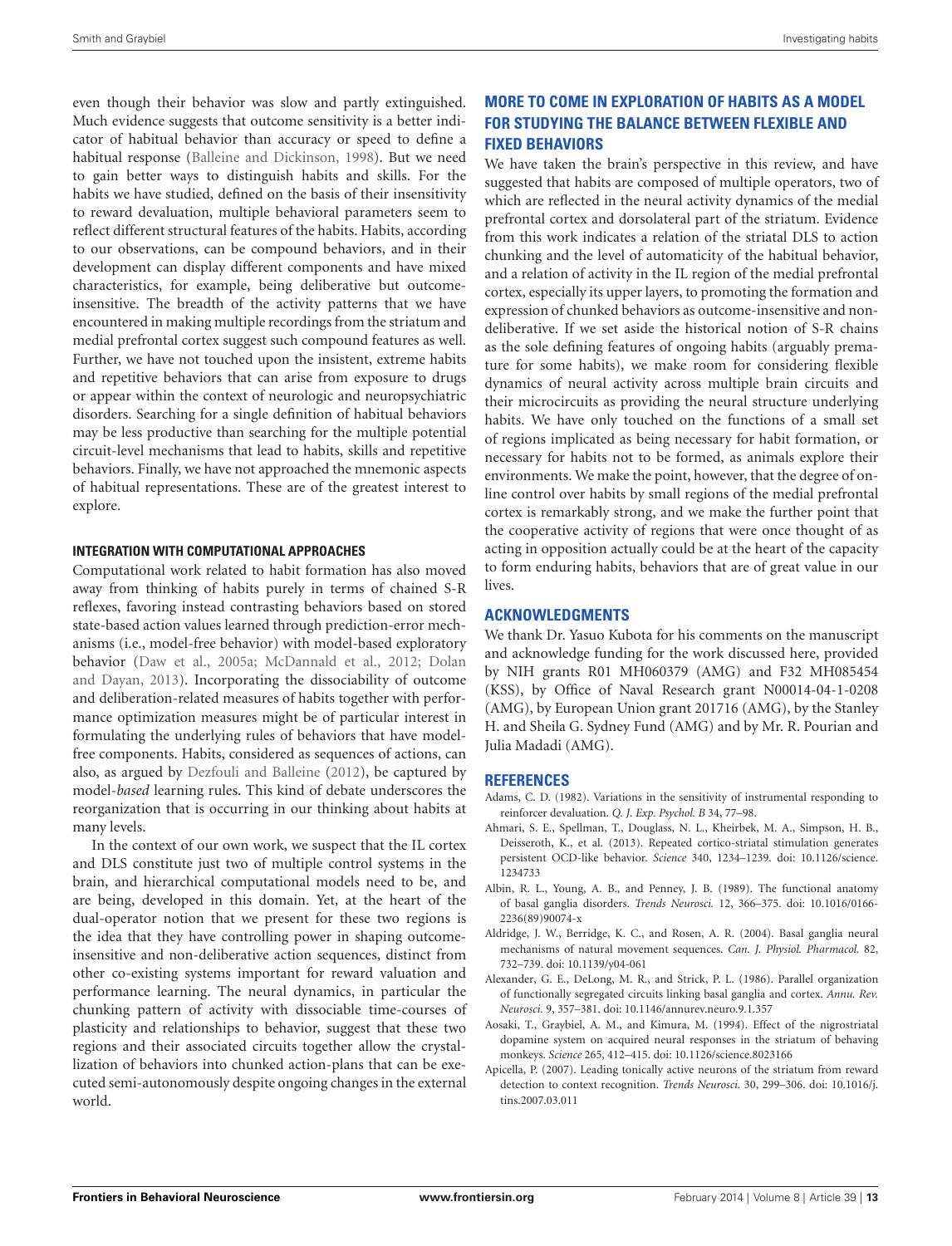- <span id="page-14-15"></span>Balleine, B., and Dickinson, A. (1992). Signalling and incentive processes in instrumental reinforcer devaluation. *Q. J. Exp. Psychol. B* 45, 285–301.
- <span id="page-14-11"></span>Balleine, B. W., and Dickinson, A. (1998). Goal-directed instrumental action: contingency and incentive learning and their cortical substrates. *Neuropharmacology* 37, 407–419. doi: 10.1016/s0028-3908(98)00033-1
- <span id="page-14-30"></span>Balleine, B. W., Garner, C., Gonzalez, F., and Dickinson, A. (1995). Motivational control of heterogeneous instrumental chains. *J. Exp. Psychol. Anim. Behav. Process.* 21, 203–217. doi: 10.1037//0097-7403.21.3.203
- <span id="page-14-36"></span>Balleine, B. W., and Killcross, S. (2006). Parallel incentive processing: an integrated view of amygdala function. *Trends Neurosci.* 29, 272–279. doi: 10.1016/j.tins. 2006.03.002
- <span id="page-14-9"></span>Balleine, B. W., Liljeholm, M., and Ostlund, S. B. (2009). The integrative function of the basal ganglia in instrumental conditioning. *Behav. Brain Res.* 199, 43–52. doi: 10.1016/j.bbr.2008.10.034
- <span id="page-14-6"></span>Balleine, B. W., and O'Doherty, J. P. (2010). Human and rodent homologies in action control: corticostriatal determinants of goal-directed and habitual action. *Neuropsychopharmacology* 35, 48–69. doi: 10.1038/npp.2009.131
- <span id="page-14-17"></span>Barker, J. M., Torregrossa, M. M., and Taylor, J. R. (2013). Bidirectional modulation of infralimbic dopamine D1 and D2 receptor activity regulates flexible reward seeking. *Front. Neurosci.* 7:126. doi: 10.3389/fnins.2013.00126
- <span id="page-14-23"></span>Barnes, T. D., Kubota, Y., Hu, D., Jin, D. Z., and Graybiel, A. M. (2005). Activity of striatal neurons reflects dynamic encoding and recoding of procedural memories. *Nature* 437, 1158–1161. doi: 10.1038/nature04053
- <span id="page-14-5"></span>Belin, D., Jonkman, S., Dickinson, A., Robbins, T. W., and Everitt, B. J. (2009). Parallel and interactive learning processes within the basal ganglia: relevance for the understanding of addiction. *Behav. Brain Res.* 199, 89–102. doi: 10.1016/j. bbr.2008.09.027
- <span id="page-14-28"></span>Berke, J. D., Breck, J. T., and Eichenbaum, H. (2009). Striatal versus hippocampal representations during win-stay maze performance. *J. Neurophysiol.* 101, 1575– 1587. doi: 10.1152/jn.91106.2008
- <span id="page-14-24"></span>Berke, J. D. (2011). Functional properties of striatal fast-spiking interneurons. *Front. Syst. Neurosci.* 5:45. doi: 10.3389/fnsys.2011.00045
- <span id="page-14-20"></span>Berns, G. S., and Sejnowski, T. J. (1998). A computational model of how the basal ganglia produce sequences. *J. Cogn. Neurosci.* 10, 108–121. doi: 10. 1162/089892998563815
- <span id="page-14-38"></span>Bernstein, J. G., and Boyden, E. S. (2011). Optogenetic tools for analyzing the neural circuits of behavior. *Trends Cogn. Sci.* 15, 592–600. doi: 10.1016/j.tics.2011. 10.003
- <span id="page-14-44"></span>Berridge, K. C., Aldridge, J. W., Houchard, K. R., and Zhuang, X. (2005). Sequential super-stereotypy of an instinctive fixed action pattern in hyper-dopaminergic mutant mice: a model of obsessive compulsive disorder and Tourette's. *BMC Biol.* 3:4. doi: 10.1186/1741-7007-3-4
- <span id="page-14-7"></span>Berridge, K. C., and O'Doherty, J. P. (2013). "From experienced utility to decision utility," in *Neuroeconomics: Decisions and the Brain.* 2nd Edn., eds P. Glimcher and E. Fehr (London, England: Academic Press), 335–354.
- <span id="page-14-2"></span>Berridge, K. C. (2004). Motivation concepts in behavioral neuroscience. *Physiol. Behav.* 81, 179–209. doi: 10.1016/j.physbeh.2004.02.004
- <span id="page-14-32"></span>Berridge, K. C. (2009). Wanting and liking: observations from the neuroscience and psychology laboratory. *Inquiry (Oslo)* 52, 378–398. doi: 10. 1080/00201740903087359
- <span id="page-14-43"></span>Berridge, K. C. (2012). From prediction error to incentive salience: mesolimbic computation of reward motivation. *Eur. J. Neurosci.* 35, 1124–1143. doi: 10. 1111/j.1460-9568.2012.07990.x
- <span id="page-14-1"></span>Bindra, D. (1978). How adaptive behavior is produced: a perceptual-motivation alternative to response reinforcement. *Behav. Brain Sci.* 1, 41–52. doi: 10. 1017/s0140525x00059380
- <span id="page-14-0"></span>Bolles, R. C. (1972). Reinforcement, expectancy, and learning. *Psychol. Rev.* 79, 394– 409. doi: 10.1037/h0033120
- <span id="page-14-18"></span>Bornstein, A. M., and Daw, N. D. (2011). Multiplicity of control in the basal ganglia: computational roles of striatal subregions. *Curr. Opin. Neurobiol.* 21, 374–380. doi: 10.1016/j.conb.2011.02.009
- <span id="page-14-39"></span>Bossert, J. M., Stern, A. L., Theberge, F. R., Cifani, C., Koya, E., Shaham, Y., et al. (2011). Ventral medial prefrontal cortex neuronal ensembles mediate context-induced relapse to heroin. *Nat. Neurosci.* 14, 420–422. doi: 10.1038/nn. 2758
- <span id="page-14-37"></span>Boyden, E. S., Zhang, F., Bamberg, E., Nagel, G., and Deisseroth, K. (2005). Millisecond-timescale, genetically targeted optical control of neural activity. *Nat. Neurosci.* 8, 1263–1268. doi: 10.1038/nn1525
- <span id="page-14-25"></span>Bradfield, L. A., Bertran-Gonzalez, J., Chieng, B., and Balleine, B. W. (2013). The thalamostriatal pathway and cholinergic control of goal-directed action: interlacing new with existing learning in the striatum. *Neuron* 79, 153–166. doi: 10.1016/j.neuron.2013.04.039
- <span id="page-14-21"></span>Brainard, M. S., and Doupe, A. J. (2002). What songbirds teach us about learning. *Nature* 417, 351–358. doi: 10.1038/417351a
- <span id="page-14-10"></span>Brembs, B. (2009). Mushroom bodies regulate habit formation in Drosophila. *Curr. Biol.* 19, 1351–1355. doi: 10.1016/j.cub.2009.06.014
- <span id="page-14-40"></span>Burguiere, E., Monteiro, P., Feng, G., and Graybiel, A. M. (2013). Optogenetic stimulation of lateral orbitofronto-striatal pathway suppresses compulsive behaviors. *Science* 340, 1243–1246. doi: 10.1126/science.1232380
- <span id="page-14-45"></span>Canales, J. J., and Graybiel, A. M. (2000). A measure of striatal function predicts motor stereotypy. *Nat. Neurosci.* 3, 377–383. doi: 10.1038/73949
- <span id="page-14-22"></span>Carelli, R. M., Wolske, M., and West, M. O. (1997). Loss of lever press-related firing of rat striatal forelimb neurons after repeated sessions in a lever pressing task. *J. Neurosci.* 17, 1804–1814.
- <span id="page-14-31"></span>Carr, H., and Watson, J. B. (1908). Orientation in the white rat. *J. Comp. Neurol. Psychol.* 18, 27–44. doi: 10.1002/cne.920180103
- <span id="page-14-33"></span>Corbit, L. H., and Janak, P. H. (2007). Inactivation of the lateral but not medial dorsal striatum eliminates the excitatory impact of Pavlovian stimuli on instrumental responding. *J. Neurosci.* 27, 13977–13981. doi: 10.1523/jneurosci.4097- 07.2007
- <span id="page-14-16"></span>Coutureau, E., and Killcross, S. (2003). Inactivation of the infralimbic prefrontal cortex reinstates goal-directed responding in overtrained rats. *Behav. Brain Res.* 146, 167–174. doi: 10.1016/j.bbr.2003.09.025
- <span id="page-14-42"></span>Covington, H. E. 3rd, Lobo, M. K., Maze, I., Vialou, V., Hyman, J. M., Zaman, S., et al. (2010). Antidepressant effect of optogenetic stimulation of the medial prefrontal cortex. *J. Neurosci.* 30, 16082–16090. doi: 10.1523/JNEUROSCI.1731- 10.2010
- <span id="page-14-41"></span>Crittenden, J. R., and Graybiel, A. M. (2011). Basal Ganglia disorders associated with imbalances in the striatal striosome and matrix compartments. *Front. Neuroanat.* 5:59. doi: 10.3389/fnana.2011.00059
- <span id="page-14-4"></span>Daw, N. D., Niv, Y., Dayan, P. (2005a). "Actions, policies, values and the basal ganglia," in *Recent Breakthroughs in Basal Ganglia Research*, ed E. Bezard (Hauppauge, NY: Nova Science Publishers), 91–106.
- <span id="page-14-12"></span>Daw, N. D., Niv, Y., and Dayan, P. (2005b). Uncertainty-based competition between prefrontal and dorsolateral striatal systems for behavioral control. *Nat. Neurosci.* 8, 1704–1711. doi: 10.1038/nn1560
- <span id="page-14-26"></span>DeCoteau, W. E., Thorn, C., Gibson, D. J., Courtemanche, R., Mitra, P., Kubota, Y., et al. (2007a). Learning-related coordination of striatal and hippocampal theta rhythms during acquisition of a procedural maze task. *Proc. Natl. Acad. Sci. U S A* 104, 5644–5649. doi: 10.1073/pnas.0700818104
- <span id="page-14-27"></span>DeCoteau, W. E., Thorn, C., Gibson, D. J., Courtemanche, R., Mitra, P., Kubota, Y., et al. (2007b). Oscillations of local field potentials in the rat dorsal striatum during spontaneous and instructed behaviors. *J. Neurophysiol.* 97, 3800–3805. doi: 10.1152/jn.00108.2007
- <span id="page-14-34"></span>Desmurget, M., and Turner, R. S. (2010). Motor sequences and the basal ganglia: kinematics, not habits. *J. Neurosci.* 30, 7685–7690. doi: 10.1523/JNEUROSCI. 0163-10.2010
- <span id="page-14-19"></span>Desrochers, T. M., Jin, D. Z., Goodman, N. D., and Graybiel, A. M. (2010). Optimal habits can develop spontaneously through sensitivity to local cost. *Proc. Natl. Acad. Sci. U S A* 107, 20512–20517. doi: 10.1073/pnas.1013470107
- <span id="page-14-29"></span>de Wit, S., Barker, R. A., Dickinson, A. D., and Cools, R. (2011). Habitual versus goal-directed action control in Parkinson disease. *J. Cogn. Neurosci.* 23, 1218– 1229. doi: 10.1162/jocn.2010.21514
- <span id="page-14-35"></span>Dezfouli, A., and Balleine, B. W. (2012). Habits, action sequences and reinforcement learning. *Eur. J. Neurosci.* 35, 1036–1051. doi: 10.1111/j.1460-9568.2012. 08050.x
- <span id="page-14-3"></span>Dickinson, A. (1985). Actions and habits: the development of behavioral autonomy. *Philos. Trans. R. Soc. Lond. B Biol. Sci.* 308, 67–78. doi: 10.1098/rstb.1985.0010
- <span id="page-14-13"></span>Dickinson, A., and Balleine, B. W. (2009). "Hedonics: the cognitive–motivational interface," in *Pleasures of the Brain*, eds M. L. Kringelbach and K. C. Berridge (Oxford, UK: Oxford University Press), 74–84.
- <span id="page-14-14"></span>Dickinson, A., Nichols, D. J., and Adams, C. D. (1983). The effect of the instrumental training contingency on susceptibility to reinforcer devaluation. *Q. J. Exp. Psychol. B* 35, 35–51.
- <span id="page-14-8"></span>Dolan, R. J., and Dayan, P. (2013). Goals and habits in the brain. *Neuron* 80, 312– 325. doi: 10.1016/j.neuron.2013.09.007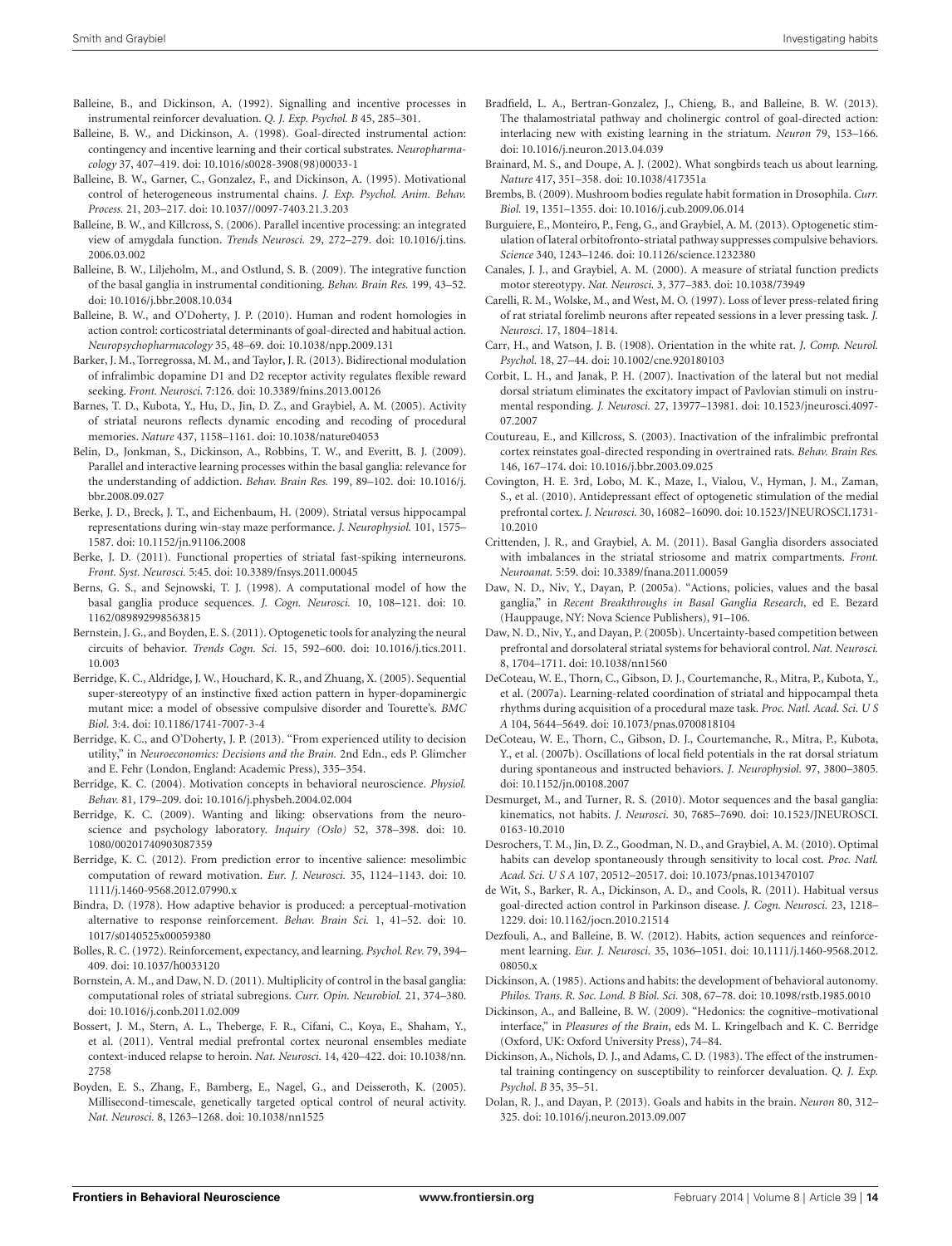- <span id="page-15-15"></span>Doya, K., Samejima, K., Katagiri, K., and Kawato, M. (2002). Multiple modelbased reinforcement learning. *Neural Comput.* 14, 1347–1369. doi: 10. 1162/089976602753712972
- <span id="page-15-30"></span>Fanelli, R. R., Klein, J. T., Reese, R. M., and Robinson, D. L. (2013). Dorsomedial and dorsolateral striatum exhibit distinct phasic neuronal activity during alcohol self-administration in rats. *Eur. J. Neurosci.* 38, 2637–2648. doi: 10. 1111/ejn.12271
- <span id="page-15-9"></span>Faure, A., Haberland, U., Conde, F., and El Massioui, N. (2005). Lesion to the nigrostriatal dopamine system disrupts stimulus-response habit formation. *J. Neurosci.* 25, 2771–2780. doi: 10.1523/jneurosci.3894-04.2005
- <span id="page-15-20"></span>Fee, M. S., and Goldberg, J. H. (2011). A hypothesis for basal ganglia-dependent reinforcement learning in the songbird. *Neuroscience* 198, 152–170. doi: 10. 1016/j.neuroscience.2011.09.069
- <span id="page-15-36"></span>Fenno, L., Yizhar, O., and Deisseroth, K. (2011). The development and application of optogenetics. *Annu. Rev. Neurosci.* 34, 389–412. doi: 10.1146/annurev-neuro-061010-113817
- <span id="page-15-38"></span>Ferguson, S. M., and Neumaier, J. F. (2012). Grateful DREADDs: engineered receptors reveal how neural circuits regulate behavior. *Neuropsychopharmacology* 37, 296–297. doi: 10.1038/npp.2011.179
- <span id="page-15-17"></span>Fujii, N., and Graybiel, A. M. (2003). Representation of action sequence boundaries by macaque prefrontal cortical neurons. *Science* 301, 1246–1249. doi: 10. 1126/science.1086872
- <span id="page-15-18"></span>Fujii, N., and Graybiel, A. M. (2005). Time-varying covariance of neural activities recorded in striatum and frontal cortex as monkeys perform sequentialsaccade tasks. *Proc. Natl. Acad. Sci. U S A* 102, 9032–9037. doi: 10.1073/pnas. 0503541102
- <span id="page-15-24"></span>Fujimoto, H., Hasegawa, T., and Watanabe, D. (2011). Neural coding of syntactic structure in learned vocalizations in the songbird. *J. Neurosci.* 31, 10023–10033. doi: 10.1523/JNEUROSCI.1606-11.2011
- <span id="page-15-43"></span>Galarce, E. M., Crombag, H. S., and Holland, P. C. (2007). Reinforcer-specificity of appetitive and consummatory behavior of rats after Pavlovian conditioning with food reinforcers. *Physiol. Behav.* 91, 95–105. doi: 10.1016/j.physbeh.2007. 01.021
- <span id="page-15-34"></span>Glickman, S. E., and Schiff, B. B. (1967). A biological theory of reinforcement. *Psychol. Rev.* 74, 81–109. doi: 10.1037/h0024290
- <span id="page-15-28"></span>Goldberg, J. A., and Reynolds, J. N. (2011). Spontaneous firing and evoked pauses in the tonically active cholinergic interneurons of the striatum. *Neuroscience* 198, 27–43. doi: 10.1016/j.neuroscience.2011.08.067
- <span id="page-15-12"></span>Gourley, S. L., Olevska, A., Gordon, J., and Taylor, J. R. (2013). Cytoskeletal determinants of stimulus-response habits. *J. Neurosci.* 33, 11811–11816. doi: 10. 1523/JNEUROSCI.1034-13.2013
- <span id="page-15-41"></span>Graybiel, A. M. (1995). The basal ganglia. *Trends Neurosci.* 18, 60–62. doi: 10. 1016/0166-2236(95)80019-X
- <span id="page-15-4"></span>Graybiel, A. M. (1997). The basal ganglia and cognitive pattern generators. *Schizophr. Bull.* 23, 459–469. doi: 10.1093/schbul/23.3.459
- <span id="page-15-23"></span>Graybiel, A. M. (1998). The basal ganglia and chunking of action repertoires. *Neurobiol. Learn. Mem.* 70, 119–136. doi: 10.1006/nlme.1998.3843
- <span id="page-15-5"></span>Graybiel, A. M. (2008). Habits, rituals and the evaluative brain. *Annu. Rev. Neurosci.* 31, 359–387. doi: 10.1146/annurev.neuro.29.051605.112851
- <span id="page-15-13"></span>Gremel, C. M., and Costa, R. M. (2013). Orbitofrontal and striatal circuits dynamically encode the shift between goal-directed and habitual actions. *Nat. Commun.* 4:2264. doi: 10.1038/ncomms3264
- <span id="page-15-8"></span>Hershberger, W. A. (1986). An approach through the looking glass. *Anim. Learn. Behav.* 14, 443–451. doi: 10.3758/bf03200092
- <span id="page-15-16"></span>Hikosaka, O., and Isoda, M. (2010). Switching from automatic to controlled behavior: cortico-basal ganglia mechanisms. *Trends Cogn. Sci.* 14, 154–161. doi: 10.1016/j.tics.2010.01.006
- <span id="page-15-11"></span>Hitchcott, P. K., Quinn, J. J., and Taylor, J. R. (2007). Bidirectional modulation of goal-directed actions by prefrontal cortical dopamine. *Cereb. Cortex* 17, 2820– 2827. doi: 10.1093/cercor/bhm010
- <span id="page-15-47"></span>Holland, P. C. (2004). Relations between Pavlovian-instrumental transfer and reinforcer devaluation. *J. Exp. Psychol. Anim. Behav. Process.* 30, 104–117. doi: 10. 1037/0097-7403.30.2.104
- <span id="page-15-3"></span>Holland, P. C. (2008). Cognitive versus stimulus-response theories of learning. *Learn. Behav.* 36, 227–241. doi: 10.3758/lb.36.3.227
- <span id="page-15-33"></span>Holland, P. C., Lasseter, H., and Agarwal, I. (2008). Amount of training and cueevoked taste-reactivity responding in reinforcer devaluation. *J. Exp. Psychol. Anim. Behav. Process.* 34, 119–132. doi: 10.1037/0097-7403.34.1.119
- <span id="page-15-7"></span>Holland, P. C., and Rescorla, R. A. (1975). The effect of two ways of devaluing the unconditioned stimulus after first- and second-order appetitive conditioning. *J. Exp. Psychol. Anim. Behav. Process.* 1, 355–363. doi: 10.1037//0097-7403.1.4.355
- <span id="page-15-32"></span>Holland, P. C., and Straub, J. J. (1979). Differential effects of two ways of devaluing the unconditioned stimulus after Pavlovian appetitive conditioning. *J. Exp. Psychol. Anim. Behav. Process.* 5, 65–78. doi: 10.1037//0097-7403.5.1.65
- <span id="page-15-44"></span>Holland, P. C., and Wheeler, D. S. (2009). "Representation-mediated food aversions," in *Conditioned Taste Aversion: Behavioral and Neural Processes*, eds S. Reilly and T. Schachtman (Oxford: Oxford University Press), 196–225.
- <span id="page-15-42"></span>Holtzheimer, P. E., and Mayberg, H. S. (2011). Deep brain stimulation for psychiatric disorders. *Annu. Rev. Neurosci.* 34, 289–307. doi: 10.1146/annurev-neuro-061010-113638
- <span id="page-15-1"></span>Hull, C. L. (1943). *Principles of Behavior.* New York: Appleton-Century Crofts.
- <span id="page-15-35"></span>Hurley, K. M., Herbert, H., Moga, M. M., and Saper, C. B. (1991). Efferent projections of the infralimbic cortex of the rat. *J. Comp. Neurol.* 308, 249–276. doi: 10.1016/0006-8993(91)91677-s
- <span id="page-15-48"></span>Hyman, S. E., Malenka, R. C., and Nestler, E. J. (2006). Neural mechanisms of addiction: the role of reward-related learning and memory. *Annu. Rev. Neurosci.* 29, 565–598. doi: 10.1146/annurev.neuro.29.051605.113009
- <span id="page-15-0"></span>James, W. (1890). *The Principles of Psychology.* New York, NY: Cosimo. 696 pp.
- <span id="page-15-19"></span>Jin, D. Z., Fujii, N., and Graybiel, A. M. (2009). Neural representation of time in cortico-basal ganglia circuits. *Proc. Natl. Acad. Sci. U S A* 106, 19156–19161. doi: 10.1073/pnas.0909881106
- <span id="page-15-25"></span>Jin, X., and Costa, R. M. (2010). Start/stop signals emerge in nigrostriatal circuits during sequence learning. *Nature* 466, 457–462. doi: 10.1038/nature09263
- <span id="page-15-22"></span>Jog, M. S., Kubota, Y., Connolly, C. I., Hillegaart, V., and Graybiel, A. M. (1999). Building neural representations of habits. *Science* 286, 1745–1749. doi: 10. 1126/science.286.5445.1745
- <span id="page-15-31"></span>Johnson, A., and Redish, A. D. (2007). Neural ensembles in CA3 transiently encode paths forward of the animal at a decision point. *J. Neurosci.* 27, 12176–12189. doi: 10.1523/jneurosci.3761-07.2007
- <span id="page-15-21"></span>Karni, A., Meyer, G., Jezzard, P., Adams, M. M., Turner, R., and Ungerleider, L. G. (1995). Functional MRI evidence for adult motor cortex plasticity during motor skill learning. *Nature* 377, 155–158. doi: 10.1038/377155a0
- <span id="page-15-6"></span>Killcross, S., and Coutureau, E. (2003). Coordination of actions and habits in the medial prefrontal cortex of rats. *Cereb. Cortex* 13, 400–408. doi: 10. 1093/cercor/13.4.400
- <span id="page-15-29"></span>Kimchi, E. Y., Torregrossa, M. M., Taylor, J. R., and Laubach, M. (2009). Neuronal correlates of instrumental learning in the dorsal striatum. *J. Neurophysiol.* 102, 475–489. doi: 10.1152/jn.00262.2009
- <span id="page-15-27"></span>Kimura, M., Yamada, H., and Matsumoto, N. (2003). Tonically active neurons in the striatum encode motivational contexts of action. *Brain Dev.* 25(Suppl. 1), S20–S23. doi: 10.1016/s0387-7604(03)90003-9
- <span id="page-15-46"></span>Konorski, J. (1967). *Integrative Activity of the Brain.* Chicago: University of Chicago Press.
- <span id="page-15-37"></span>Kravitz, A. V., Freeze, B. S., Parker, P. R., Kay, K., Thwin, M. T., Deisseroth, K., et al. (2010). Regulation of parkinsonian motor behaviours by optogenetic control of basal ganglia circuitry. *Nature* 466, 622–626. doi: 10.1038/nature09159
- <span id="page-15-39"></span>Kravitz, A. V., Tye, L. D., and Kreitzer, A. C. (2012). Distinct roles for direct and indirect pathway striatal neurons in reinforcement. *Nat. Neurosci.* 15, 816–818. doi: 10.1038/nn.3100
- <span id="page-15-26"></span>Kubota, Y., Liu, J., Hu, D., DeCoteau, W. E., Eden, U. T., Smith, A. C., et al. (2009). Stable encoding of task structure coexists with flexible coding of task events in sensorimotor striatum. *J. Neurophysiol.* 102, 2142–2160. doi: 10.1152/jn.00522. 2009
- <span id="page-15-14"></span>Lee, A. S., Duman, R. S., and Pittenger, C. (2008). A double dissociation revealing bidirectional competition between striatum and hippocampus during learning. *Proc. Natl. Acad. Sci. U S A* 105, 17163–17168. doi: 10.1073/pnas.0807749105
- <span id="page-15-40"></span>Lenz, J. D., and Lobo, M. K. (2013). Optogenetic insights into striatal function and behavior. *Behav. Brain Res.* 255, 44–54. doi: 10.1016/j.bbr.2013.04.018
- <span id="page-15-10"></span>Lingawi, N. W., and Balleine, B. W. (2012). Amygdala central nucleus interacts with dorsolateral striatum to regulate the acquisition of habits. *J. Neurosci.* 32, 1073– 1081. doi: 10.1523/jneurosci.4806-11.2012
- <span id="page-15-45"></span>Locurto, C., Terrace, H. C., and Gibbon, J. (1976). Autoshaping, random control and omission training in the rat. *J. Exp. Anal. Behav.* 26, 451–462. doi: 10. 1901/jeab.1976.26-451
- <span id="page-15-2"></span>Lorenz, K., and Leyhausen, P. (1973). *Motivation of Human and Animal Behavior; an Ethological View.* New York: Van Nostrand-Reinhold. 423 pp.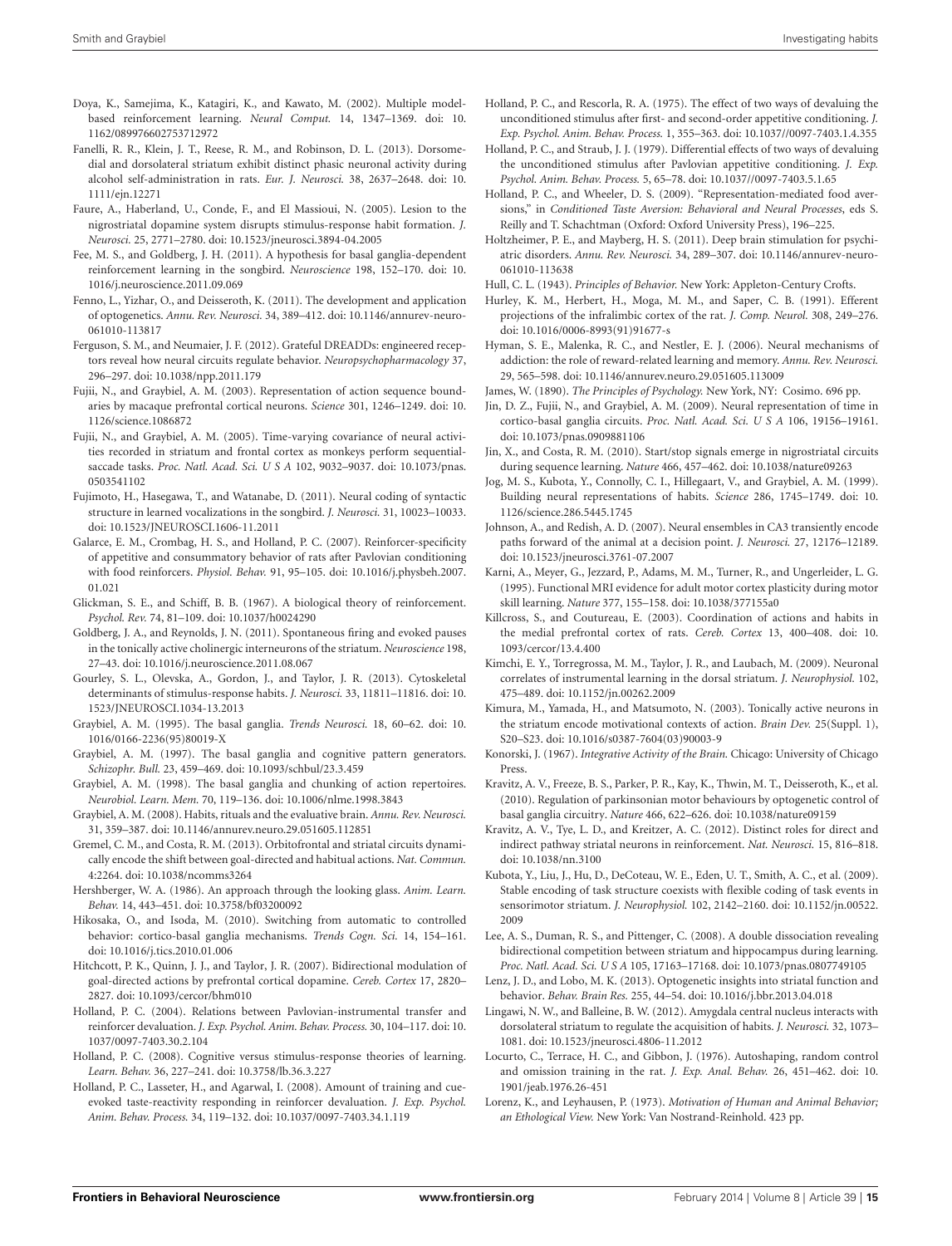- <span id="page-16-1"></span>Marder, E. (2011). Variability, compensation and modulation in neurons and circuits. *Proc. Natl. Acad. Sci. U S A* 108(Suppl. 3), 15542–15548. doi: 10. 1073/pnas.1010674108
- <span id="page-16-30"></span>Matsumoto, N., Hanakawa, T., Maki, S., Graybiel, A. M., and Kimura, M. (1999). Role of [corrected] nigrostriatal dopamine system in learning to perform sequential motor tasks in a predictive manner. *J. Neurophysiol.* 82, 978–998.
- <span id="page-16-13"></span>McDannald, M. A., Takahashi, Y. K., Lopatina, N., Pietras, B. W., Jones, J. L., and Schoenbaum, G. (2012). Model-based learning and the contribution of the orbitofrontal cortex to the model-free world. *Eur. J. Neurosci.* 35, 991–996. doi: 10.1111/j.1460-9568.2011.07982.x
- <span id="page-16-12"></span>McDonald, R. J., and White, N. M. (1993). A triple dissociation of memory systems: hippocampus, amygdala and dorsal striatum. *Behav. Neurosci.* 107, 3–22. doi: 10. 1037//0735-7044.107.1.3
- <span id="page-16-34"></span>Mei, Y., and Zhang, F. (2012). Molecular tools and approaches for optogenetics. *Biol. Psychiatry* 71, 1033–1038. doi: 10.1016/j.biopsych.2012.02.019
- <span id="page-16-43"></span>Milad, M. R., Rauch, S. L., Pitman, R. K., and Quirk, G. J. (2006). Fear extinction in rats: implications for human brain imaging and anxiety disorders. *Biol. Psychol.* 73, 61–71. doi: 10.1016/j.biopsycho.2006.01.008
- <span id="page-16-46"></span>Milad, M. R., and Rauch, S. L. (2012). Obsessive-compulsive disorder: beyond segregated cortico-striatal pathways. *Trends Cogn. Sci.* 16, 43–51. doi: 10.1016/j. tics.2011.11.003
- <span id="page-16-17"></span>Miller, G. A. (1956). The magical number seven, plus or minus two: some limits on our capacity for processing information. *Psychol. Rev.* 63, 81–97. doi: 10. 1037/h0043158
- <span id="page-16-35"></span>Morgan, M. A., Romanski, L. M., and LeDoux, J. E. (1993). Extinction of emotional learning: contribution of medial prefrontal cortex. *Neurosci. Lett.* 163, 109–113. doi: 10.1016/0304-3940(93)90241-c
- <span id="page-16-28"></span>Morgan, M. J. (1974). Resistance to satiation. *Anim. Behav.* 22, 449–466. doi: 10. 1016/s0003-3472(74)80044-8
- <span id="page-16-22"></span>Muenzinger, K. F. (1938). Vicarious trial and error at a point of choice: I. A general survey of its relation to learning efficiency. *J. Genet. Psychol.* 53, 75–86. doi: 10. 1080/08856559.1938.10533799
- <span id="page-16-15"></span>Nudo, R. J., Wise, B. M., SiFuentes, F., and Milliken, G. W. (1996). Neural substrates for the effects of rehabilitative training on motor recovery after ischemic infarct. *Science* 272, 1791–1794. doi: 10.1126/science.272.5269.1791
- <span id="page-16-29"></span>Ostlund, S. B., Winterbauer, N. E., and Balleine, B. W. (2009). Evidence of action sequence chunking in goal-directed instrumental conditioning and its dependence on the dorsomedial prefrontal cortex. *J. Neurosci.* 29, 8280–8287. doi: 10.1523/jneurosci.1176-09.2009
- <span id="page-16-4"></span>Packard, M. G. (2009). Exhumed from thought: basal ganglia and response learning in the plus-maze. *Behav. Brain Res.* 199, 24–31. doi: 10.1016/j.bbr.2008.12.013
- <span id="page-16-5"></span>Packard, M. G., and Goodman, J. (2013). Factors that influence the relative use of multiple memory systems. *Hippocampus* 23, 1044–1052. doi: 10.1002/hipo. 22178
- <span id="page-16-11"></span>Packard, M. G., and McGaugh, J. L. (1996). Inactivation of hippocampus or caudate nucleus with lidocaine differentially affects expression of place and response learning. *Neurobiol. Learn. Mem.* 65, 65–72. doi: 10.1006/nlme.1996.0007
- <span id="page-16-45"></span>Pascoli, V., Turiault, M., and Luscher, C. (2011). Reversal of cocaine-evoked synaptic potentiation resets drug-induced adaptive behaviour. *Nature* 481, 71– 75. doi: 10.1038/nature10709
- <span id="page-16-18"></span>Pavlov, I. (1927). *Conditioned Reflexes.* Mineola, NY: Dover Publications. 448 pp.
- <span id="page-16-37"></span>Peters, J., Kalivas, P. W., and Quirk, G. J. (2009). Extinction circuits for fear and addiction overlap in prefrontal cortex. *Learn. Mem.* 16, 279–288. doi: 10. 1101/lm.1041309
- <span id="page-16-39"></span>Peters, J., LaLumiere, R. T., and Kalivas, P. W. (2008). Infralimbic prefrontal cortex is responsible for inhibiting cocaine seeking in extinguished rats. *J. Neurosci.* 28, 6046–6053. doi: 10.1523/jneurosci.1045-08.2008
- <span id="page-16-16"></span>Plautz, E. J., Milliken, G. W., and Nudo, R. J. (2000). Effects of repetitive motor training on movement representations in adult squirrel monkeys: role of use versus learning. *Neurobiol. Learn. Mem.* 74, 27–55. doi: 10.1006/nlme.1999.3934
- <span id="page-16-14"></span>Poldrack, R. A., Sabb, F. W., Foerde, K., Tom, S. M., Asarnow, R. F., Bookheimer, S.Y., et al. (2005). The neural correlates of motor skill automaticity. *J. Neurosci.* 25, 5356–5364. doi: 10.1523/jneurosci.3880-04.2005
- <span id="page-16-20"></span>Ragozzino, M. E. (2007). The contribution of the medial prefrontal cortex, orbitofrontal cortex and dorsomedial striatum to behavioral flexibility. *Ann. N Y Acad. Sci.* 1121, 355–375. doi: 10.1196/annals.1401.013
- <span id="page-16-32"></span>Rangel, A., Camerer, C., and Montague, P. R. (2008). A framework for studying the neurobiology of value-based decision making. *Nat. Rev. Neurosci.* 9, 545–556. doi: 10.1038/nrn2357
- <span id="page-16-3"></span>Redish, A. D., Jensen, S., and Johnson, A. (2008). A unified framework for addiction: vulnerabilities in the decision process. *Behav. Brain Sci.* 31, 415–437; discussion 437–487. doi: 10.1017/s0140525x0800472x
- <span id="page-16-19"></span>Rescorla, R. A. (1996). Response-outcome associations remain functional through interference treatments. *Anim. Learn. Behav.* 24, 450–458. doi: 10. 3758/bf03199016
- <span id="page-16-36"></span>Rhodes, S. E., and Killcross, S. (2004). Lesions of rat infralimbic cortex enhance recovery and reinstatement of an appetitive Pavlovian response. *Learn. Mem.* 11, 611–616. doi: 10.1101/lm.79704
- <span id="page-16-38"></span>Rich, E. L., and Shapiro, M. (2009). Rat prefrontal cortical neurons selectively code strategy switches. *J. Neurosci.* 29, 7208–7219. doi: 10.1523/jneurosci.6068-08. 2009
- <span id="page-16-44"></span>Robinson, M. J., and Berridge, K. C. (2013). Instant transformation of learned repulsion into motivational "wanting". *Curr. Biol.* 23, 282–289. doi: 10.1016/j. cub.2013.01.016
- <span id="page-16-25"></span>Root, D. H., Tang, C. C., Ma, S., Pawlak, A. P., and West, M. O. (2010). Absence of cue-evoked firing in rat dorsolateral striatum neurons. *Behav. Brain Res.* 211, 23–32. doi: 10.1016/j.bbr.2010.03.001
- <span id="page-16-31"></span>Rudebeck, P. H., and Murray, E. A. (2011). Balkanizing the primate orbitofrontal cortex: distinct subregions for comparing and contrasting values. *Ann. N Y Acad. Sci.* 1239, 1–13. doi: 10.1111/j.1749-6632.2011.06267.x
- <span id="page-16-2"></span>Salamone, J. D., and Correa, M. (2012). The mysterious motivational functions of mesolimbic dopamine. *Neuron* 76, 470–485. doi: 10.1016/j.neuron.2012.10.021
- <span id="page-16-23"></span>Schneck, N., and Vezina, P. (2012). Enhanced dorsolateral striatal activity in drug use: the role of outcome in stimulus-response associations. *Behav. Brain Res.* 235, 136–142. doi: 10.1016/j.bbr.2012.07.042
- <span id="page-16-0"></span>Sherrington, C. S. (1906). *The Integrative Action of the Nervous System.* New York: C. Scribner's sons. xvi, 411 pp.
- <span id="page-16-27"></span>Smith, K. S., Berridge, K. C., and Aldridge, J. W. (2011). Disentangling pleasure from incentive salience and learning signals in brain reward circuitry. *Proc. Natl. Acad. Sci. U S A* 108, E255–E264. doi: 10.1073/pnas.1101920108
- <span id="page-16-8"></span>Smith, K. S., and Graybiel, A. M. (2013a). A dual operator view of habitual behavior reflecting cortical and striatal dynamics. *Neuron* 79, 361–374. doi: 10.1016/j. neuron.2013.05.038
- <span id="page-16-33"></span>Smith, K. S., and Graybiel, A. M. (2013b). Using optogenetics to study habits. *Brain Res.* 1511, 102–114. doi: 10.1016/j.brainres.2013.01.008
- <span id="page-16-7"></span>Smith, K. S., Virkud, A., Deisseroth, K., and Graybiel, A. M. (2012). Reversible online control of habitual behavior by optogenetic perturbation of medial prefrontal cortex. *Proc. Natl. Acad. Sci. U S A* 109, 18932–18937. doi: 10. 1073/pnas.1216264109
- <span id="page-16-21"></span>Stalnaker, T. A., Calhoon, G. G., Ogawa, M., Roesch, M. R., and Schoenbaum, G. (2010). Neural correlates of stimulus-response and response-outcome associations in dorsolateral versus dorsomedial striatum. *Front. Integr. Neurosci.* 4:12. doi: 10.3389/fnint.2010.00012
- <span id="page-16-6"></span>Stiers, M., and Silberberg, A. (1974). Lever-contact responses in rats: automaintenance with and without a negative response-reinforcer dependency. *J. Exp. Anal. Behav.* 22, 497–506. doi: 10.1901/jeab.1974.22-497
- <span id="page-16-40"></span>Stuber, G. D., Britt, J. P., and Bonci, A. (2012). Optogenetic modulation of neural circuits that underlie reward seeking. *Biol. Psychiatry* 71, 1061–1067. doi: 10. 1016/j.biopsych.2011.11.010
- <span id="page-16-41"></span>Stuber, G. D., Hnasko, T. S., Britt, J. P., Edwards, R. H., and Bonci, A. (2010). Dopaminergic terminals in the nucleus accumbens but not the dorsal striatum corelease glutamate. *J. Neurosci.* 30, 8229–8233. doi: 10.1523/jneurosci.1754- 10.2010
- <span id="page-16-26"></span>Sutton, R. S., and Barto, A. G. (1998). *Reinforcement Learning: An Introduction.* Cambridge, MA: MIT Press.
- <span id="page-16-9"></span>Tang, C., Pawlak, A. P., Prokopenko, V., and West, M. O. (2007). Changes in activity of the striatum during formation of a motor habit. *Eur. J. Neurosci.* 25, 1212– 1227. doi: 10.1111/j.1460-9568.2007.05353.x
- <span id="page-16-24"></span>Tang, C. C., Root, D. H., Duke, D. C., Zhu, Y., Teixeria, K., Ma, S., et al. (2009). Decreased firing of striatal neurons related to licking during acquisition and overtraining of a licking task. *J. Neurosci.* 29, 13952–13961. doi: 10. 1523/jneurosci.2824-09.2009
- <span id="page-16-42"></span>Tecuapetla, F., Patel, J. C., Xenias, H., English, D., Tadros, I., Shah, F., et al. (2010). Glutamatergic signaling by mesolimbic dopamine neurons in the nucleus accumbens. *J. Neurosci.* 30, 7105–7110. doi: 10.1523/jneurosci.0265-10.2010
- <span id="page-16-10"></span>Thorn, C. A., Atallah, H. E., Howe, M. W., and Graybiel, A. M. (2010). Differential dynamics of activity changes in dorsolateral and dorsomedial striatal loops during learning. *Neuron* 66, 781–795. doi: 10.1016/j.neuron.2010.04.036